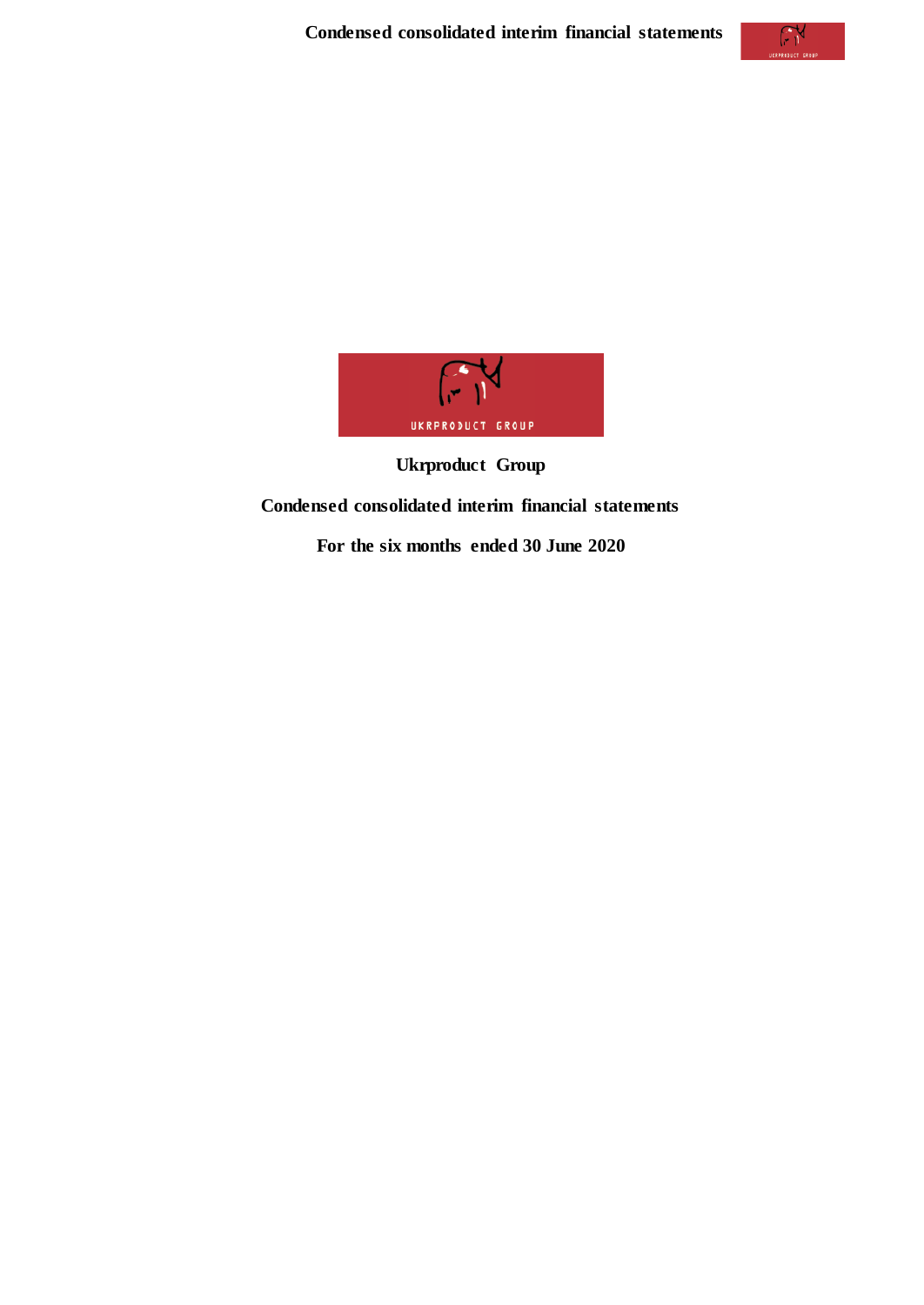## **Table of Contents**

| CONDENSED CONSOLIDATED INTERIM STATEMENT OF COMPREHENSIVE          |
|--------------------------------------------------------------------|
| CONDENSED CONSOLIDATED INTERIM STATEMENT OF FINANCIAL POSITION  12 |
| CONDENSED CONSOLIDATED INTERIM STATEMENT OF CHANGES IN EQUITY .13  |
| CONDENSED CONSOLIDATED INTERIM STATEMENT OF CASH FLOWS  14         |
| NOTES TO THE CONDENSED CONSOLIDATED FINANCIAL STATEMENTS  15       |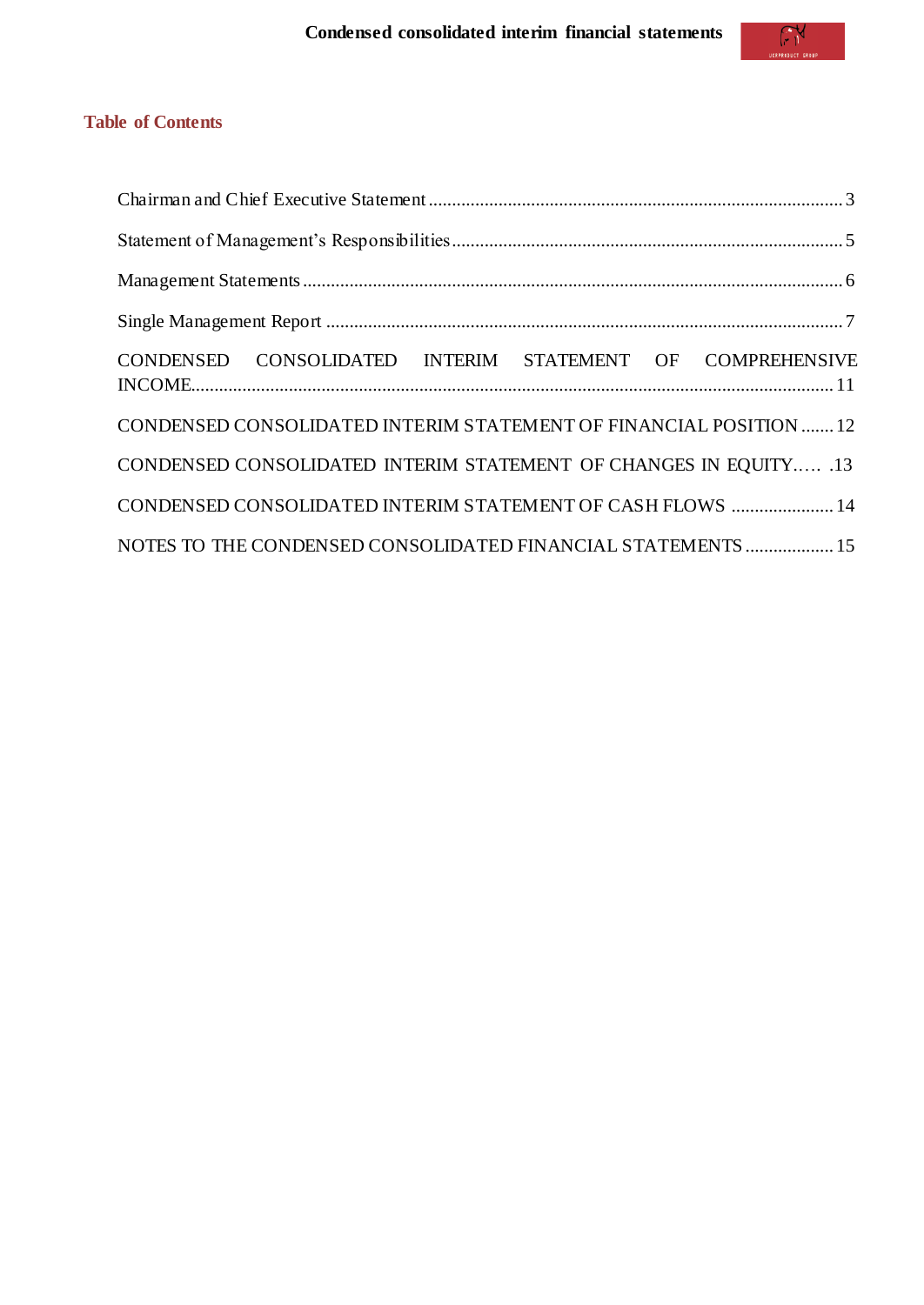<span id="page-2-0"></span>**Chairman and Chief Executive Statement**

Ukrproduct, one of the leading Ukrainian producers and distributors of branded dairy foods and beverages (kvass), is pleased to announce its interim results for the half year ended 30 June 2020 ("1H 2020") and outlook for 2020.

### **1H 2020 financial highlights**

- Revenue increased by 24% to £27.5 million (1H 2019: £22.2 million)
- Gross profit increased by 15% to £2.2 million (1H 2019: £1.9 million)
- Operating profit increased by 23% to £0.49 million (1H 2019: 0.4 million)
- EBITDA margin decreased to 2.8 % (1H 2019: 3%)
- Net foreign exchange loss of  $£0.67$  million (1H2019: gain £0.59 million)
- Loss after tax of £0.42 million (1H 2019: Profit £0.74 million)

### **1H 2020 Trading Update**

Overall, the Ukrainian economy, in the first half of 2020, faced decline caused by COVID-19 related quarantine measures. The restrictions had an impact on services in general, resulted in a significant fall in investment, deepened the decline in consumer spending. This was primarily due to the difficult fiscal situation and weaker growth in private consumption and exports amid weakening external demand. According to National Bank of Ukraine, the economy will contract by 6% in 2020. Despite the coronavirus crisis, consumer spending has continued to rise, including on essential goods. However, consumer behavior has changed on the back of the prevailing economic uncertainty, which has caused an increase in the consumption of cheaper products rather than premium ones.

Nevertheless, in this challenging operating environment, for 1H 2020, the Group is pleased to report improved revenue of approximately £27.5 million, which is an increase of 24% compared with the 6 months to 30 June 2019 ("1H 2019"). Overall for 2020, the Group plans to report improved revenue when compared to 2019.

Operating profit increased by 23% to approximately £0.49 million. The Group`s ongoing pursuit to deliver cost efficiencies helped to improve 1H 2020 gross profit by 15% against 1H 2019, however these results are below the Company's pre-COVID quarantine expectations at the beginning of the year.

#### **Financial position**

Ukrproduct reported net assets of £2.6 million as at 30 June 2020, including cash balances of £0.39 million.

During 2020, the Group continued to breach certain loan covenants in relation to the EBRD debt. However, the Company continued to settle certain amounts to EBRD according to an agreed schedule. The Directors are confident that EBRD will not demand accelerated repayment of the loan due to breach of covenants.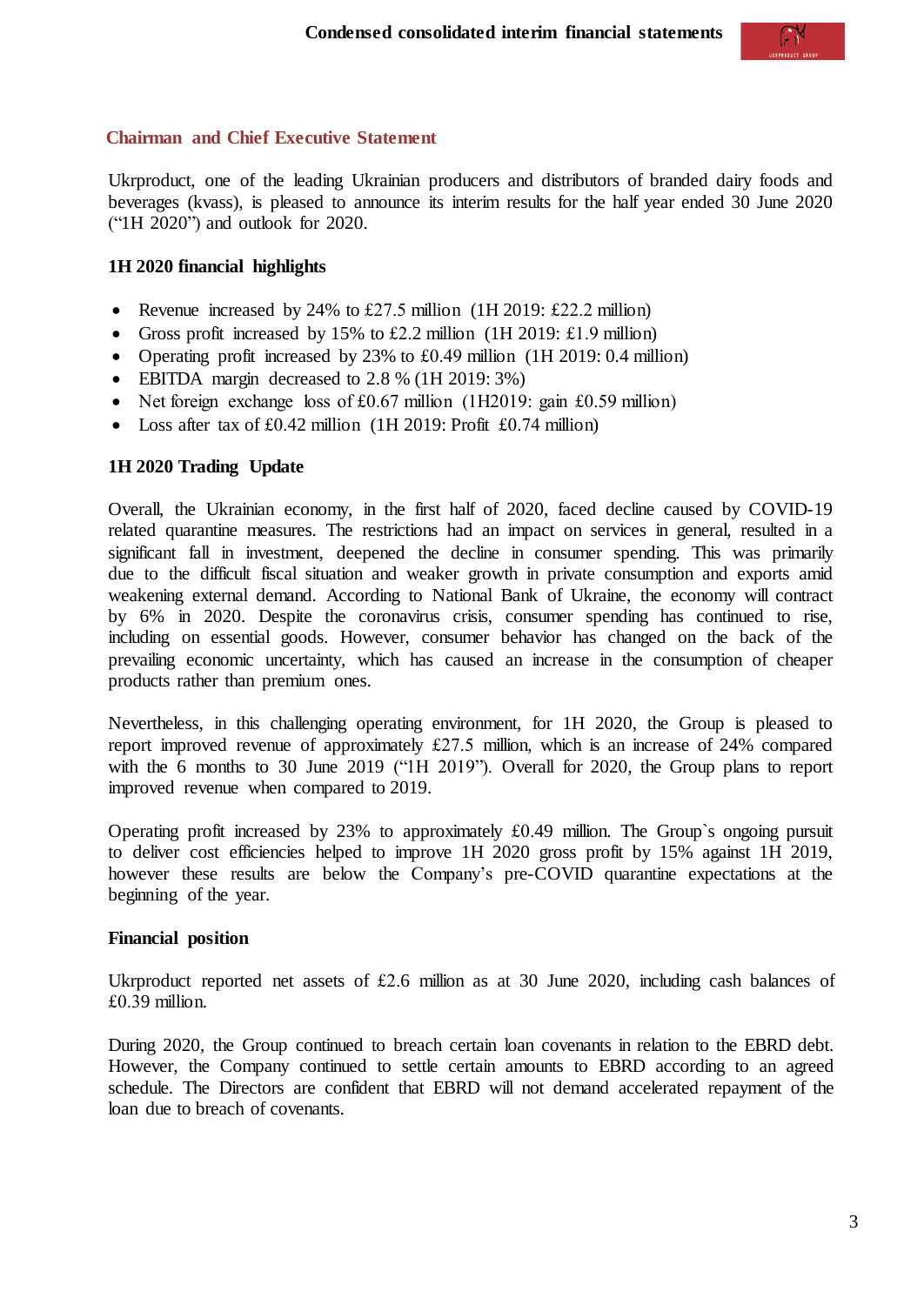#### **Outlook for 2020**

Overall, the business environment in Ukraine in general and in the food industry in particular has been recovering since quarantine restrictions were eased. The Group's management is seeking further improvements and efficiencies in order to improve the Group results in 2H 2020. The financial result is negatively affected by the decline of protein prices in the world market, however, the Group compensates these losses by increasing sales and market share for processed cheese, butter, spreads and implementing cost cutting projects. Though the Group expects to report improved operating results and profit from operations for 2020, the net profitability performance is still difficult to predict due to the volatile local currency (UAH) exchange rate.

Howell

Kuma

Jack Rowell **Alexander Slipchuk** 

Non-Executive Chairman Chief Executive Officer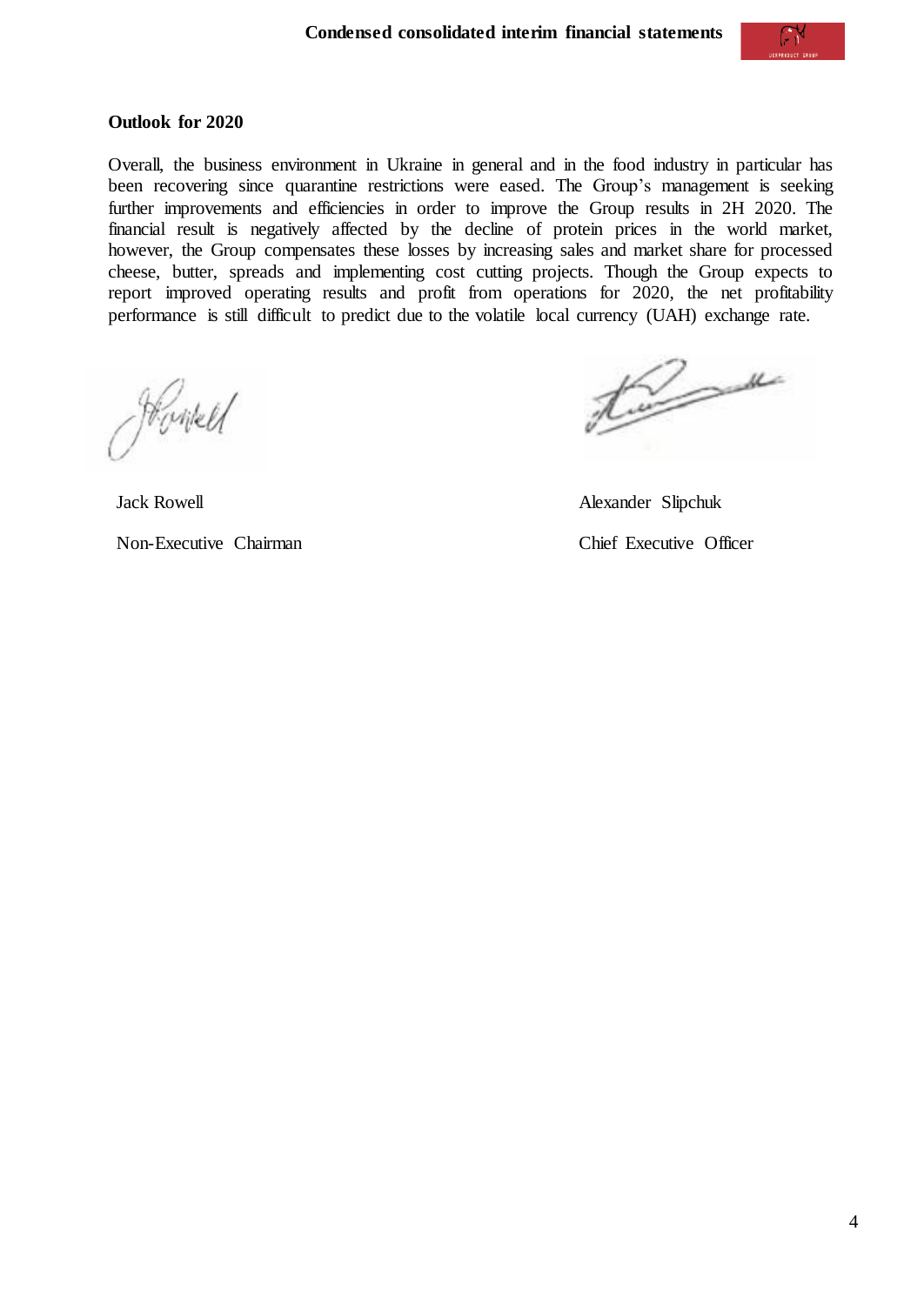

#### <span id="page-4-0"></span>**Statement of Management's Responsibilities**

**for preparation and approval of condensed consolidated interim financial statements for the six months ended 30 June 2020**

The directors are responsible for the preparation of the condensed consolidated interim financial statements in accordance with applicable Jersey law and other regulations and enactments in force at the time. The Companies (Jersey) Law 1991 as amended requires the directors to prepare financial statements for each year in accordance with Generally Accepted Accounting Principles.

The directors of the Group are responsible for preparing the condensed consolidated interim financial statements which reflect in all material aspects the financial position of the Group as at 30 June 2020, as well as the results of its activities, cash flows and changes in equity for the six months then ended in accordance with International Financial Reporting Standards (IFRS) as adopted by the European Union.

In preparing condensed consolidated interim financial statements the Group's Management is responsible for:

- selecting appropriate accounting policies and their consistent application;
- making reasonable measurement and calculation;
- following principles of IFRS as adopted by the European Union or disclosing all considerable deviations from IFRS in the notes to condensed consolidated interim financial statements;
- preparing condensed consolidated interim financial statements of the Group on the going concern basis, except for the cases when such assumption is not appropriate.

The board of directors confirms that the Group has complied with the abovementioned requirements in preparing its condensed consolidated interim financial statements.

The directors are also responsible for:

- implementing and maintaining an efficient and reliable system of internal controls in the Group;
- keeping accounting records in compliance with the legislation and accounting standards of the respective country of the Group's registration;
- taking reasonable steps within its cognizance to safeguard the assets of the Group;
- detecting and preventing from fraud and other irregularities.

These condensed consolidated interim financial statements as at 30 June 2020 prepared in compliance with IFRS as approved by the European Union are approved on behalf of the Group's Directors on 29 September 2020.

twee

On behalf of the Directors:

29 September 2020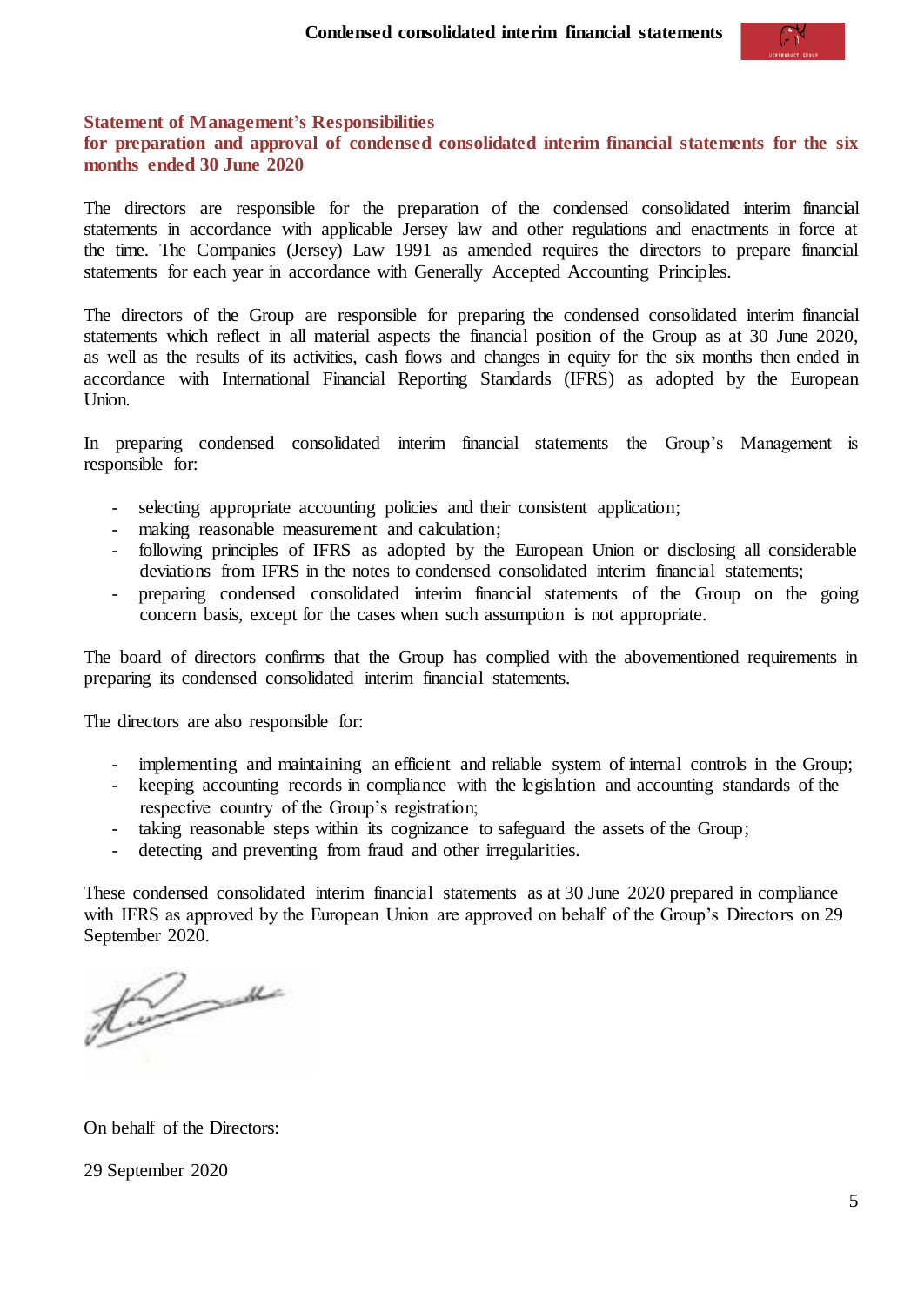### <span id="page-5-0"></span>**Management Statements**

This statement is provided to confirm that, to the best of our knowledge, the condensed consolidated interim financial statements for the six months ended 30 June 2020, and the comparable information, have been prepared in compliance with International Financial Reporting Standards (IFRS) as issued by the International Accounting Standards Board and as adopted by the European Union and give a true, fair and clear view of Group's assets, financial standing and net results.

twee

On behalf of the Directors:

29 September 2020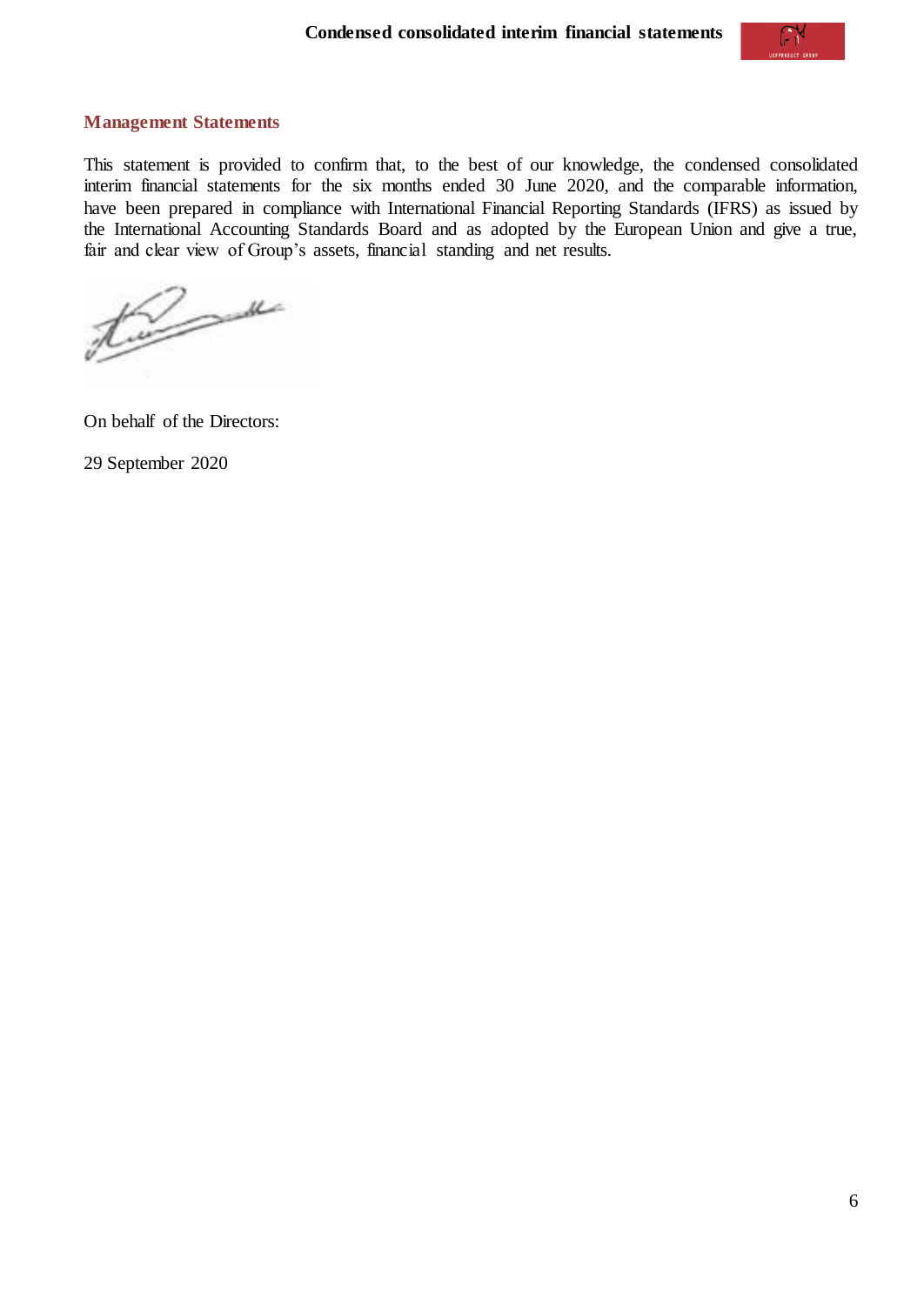# <span id="page-6-0"></span>**Single Management Report**

# **1. Operational and Financial Results**

The following table sets forth the Group's results of operations derived from the condensed consolidated interim financial statements:

|                                                                                                 | Six months ended<br>30 June 2020 | Six months ended<br>30 June 2019 | Changes in    |
|-------------------------------------------------------------------------------------------------|----------------------------------|----------------------------------|---------------|
|                                                                                                 | £ 000                            | £ 000                            | $\frac{0}{0}$ |
| Revenue                                                                                         | 27 523                           | 22 23 6                          | 24%           |
| Cost of sales                                                                                   | (25 308)                         | (20 310)                         | 25%           |
| <b>GROSS PROFIT</b>                                                                             | 2 2 1 5                          | 1926                             | 15%           |
| Administrative expenses                                                                         | (576)                            | (534)                            | 8%            |
| Selling and distribution expenses                                                               | (1158)                           | (943)                            | 23%           |
| Other operating incomes/(expenses)                                                              | 5                                | (53)                             | $-109%$       |
| PROFIT FROM OPERATIONS                                                                          | 486                              | 396                              | 23%           |
| Net finance expenses                                                                            | (253)                            | (265)                            | $-4%$         |
| Net foreign exchange (loss) gain                                                                | (673)                            | 592                              | $-214%$       |
| PROFIT BEFORE TAXATION                                                                          | (440)                            | 723                              | $-161%$       |
| Income tax (expense) / credit                                                                   | 19                               | 17                               | 12%           |
| (LOSS)/PROFIT FOR THE SIX MONTHS                                                                | (421)                            | 740                              | $-157%$       |
| Attributable to:                                                                                |                                  |                                  |               |
| Owners of the Parent                                                                            | (421)                            | 740                              | $-157%$       |
| Non-controlling interests                                                                       |                                  |                                  |               |
| Earnings per share:                                                                             |                                  |                                  |               |
| Basic (pence)                                                                                   | (1,06)                           | 1,86                             |               |
| Diluted (pence)                                                                                 | (1,06)                           | 1,86                             |               |
| OTHER COMPREHENSIVE INCOME:<br>Items that may be subsequently reclassified to<br>profit or loss |                                  |                                  |               |
| Currency translation differences<br>Items that will not be reclassified to profit or<br>loss    | (167)                            | (332)                            | $-50%$        |
| OTHER COMPREHENSIVE INCOME, NET<br><b>OF TAX</b>                                                | (167)                            | (332)                            | $-50%$        |
| TOTAL COMPREHENSIVE INCOME FOR<br>THE SIX MONTHS                                                | (588)                            | 408                              | $-244%$       |
| Attributable to:                                                                                |                                  |                                  |               |
| Owners of the Parent                                                                            | (588)                            | 408                              | $-244%$       |
| Non-controlling interests                                                                       |                                  |                                  |               |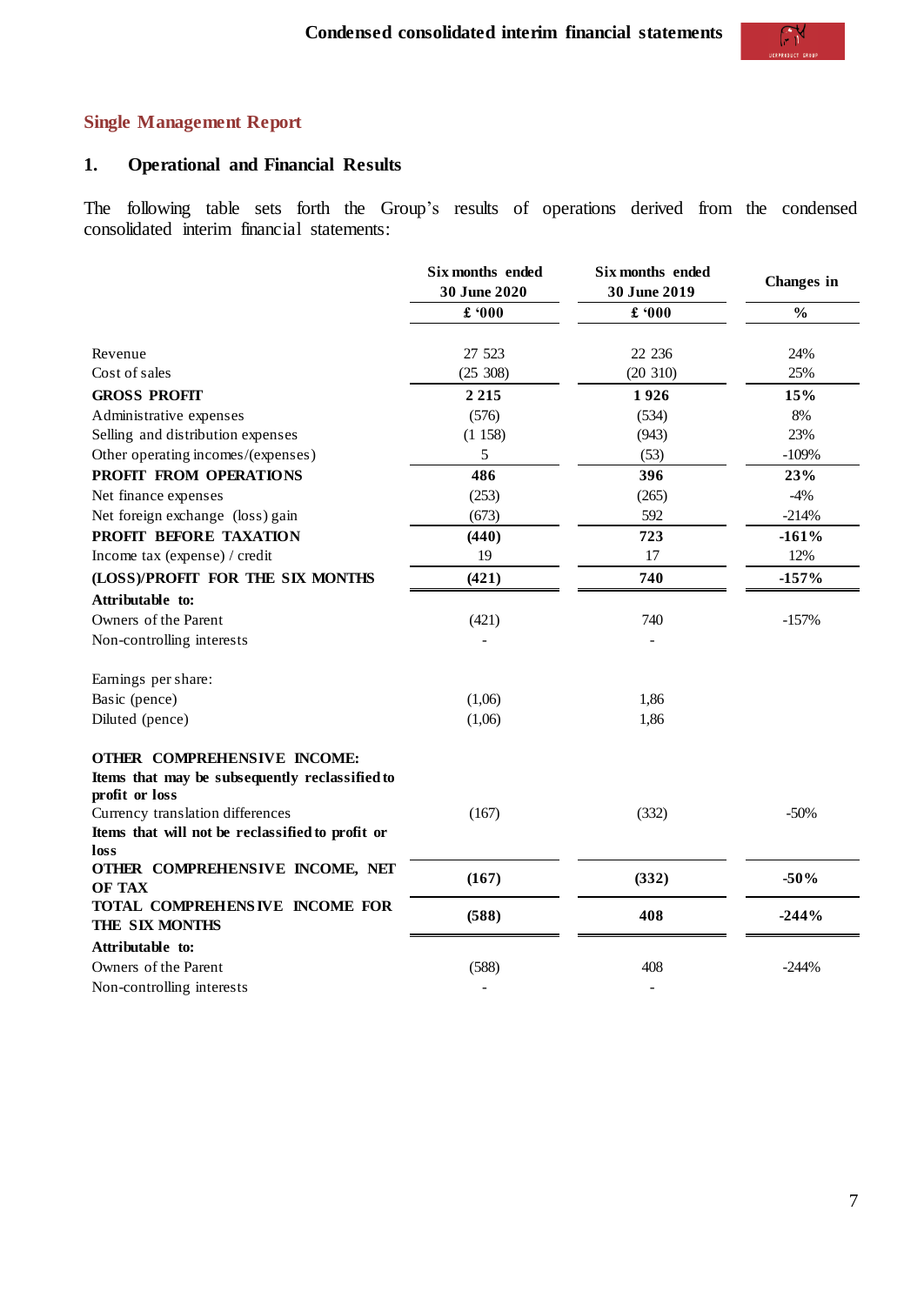#### **Non-IFRS financial information**

The Group's results are reported under International Financial Reporting Standards (IFRS). However, the Group uses Non-IFRS measures including earnings before interest and taxes (EBIT) and earnings before interest, taxes, depreciation and amortisation (EBITDA) which are used to measure segment performance. Non-IFRS measures have not been subject to audit or review.

The Group uses EBIT and EBITDA as key measures of its performance.

EBIT is an indicator of a Group`s profitability, calculated as revenue less expenses, the latter excluding tax and interest. To external users, EBIT provides information on the Group's ability to generate earnings directly from its operations, disregarding its cost of capital and the tax burden and thus making the Group's results comparable to similar companies across the industry where those companies may have varying capital structures or tax environments. To the management, EBIT provides a performance measure additionally adjusted for expenses that may be deemed fixed (i.e. stemming from the given capital structure) or externally imposed by the environment (i.e. the tax burden).

|                              | Six months ended | Six months ended |
|------------------------------|------------------|------------------|
|                              | 30 June 2020     | 30 June 2019     |
|                              | $\pounds 000$    | $\pounds 000$    |
| <b>CONTINUING OPERATIONS</b> |                  |                  |
| Revenue for the period       | 27 523           | 22 236           |
| Cost of sales                | (25, 308)        | (20 310)         |
| Operating expenses           | (1729)           | (1530)           |
| EBIT                         | 486              | 396              |

EBITDA is calculated as revenue less expenses, the latter excluding tax, interest, depreciation and amortisation. Being a proxy to the operating cash flow before working capital changes, EBITDA is widely used as an indicator of a company's ability to generate cash flows, as well as its ability to service debt. Consequently, to the management, EBITDA serves as a measure to estimate financial stability of the Group. Besides, excluding the effect of depreciation and amortisation, along with cost of capital and taxation, provides to external users another measure to compare to similar companies, regardless of varying tax environments, capital structures or depreciation accounting policies.

|                               | Six months ended | Six months ended |
|-------------------------------|------------------|------------------|
|                               | 30 June 2020     | 30 June 2019     |
|                               | $\pounds 000$    | $\pounds 000$    |
| <b>CONTINUING OPERATIONS</b>  |                  |                  |
| <b>EBIT</b>                   | 486              | 396              |
| Depreciation and amortization | 297              | 278              |
| <b>EBITDA</b>                 | 783              | 674              |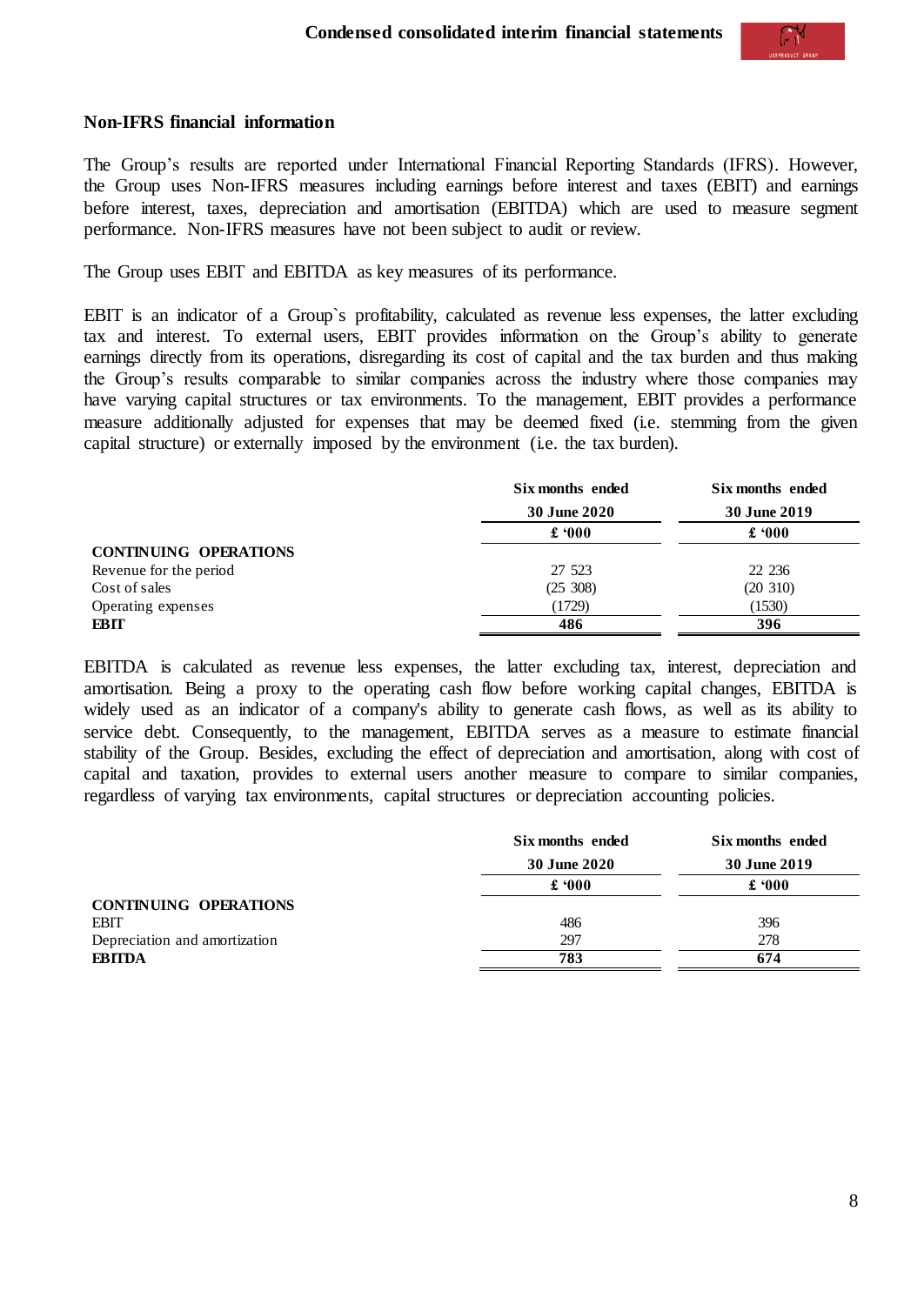### **Revenue**

The Group's revenue from sales of finished products increased by 37% in 1H 2020 in comparison with previous period.

The most significant portion of the Group's revenue comes from selling packaged butter and supplementary products, which represented 51.9% in the first half of 2020 and 57.2% in first half of 2019 of total revenue for the relevant periods.

### **Cost of sales**

The Group's cost of sales increased to GBP 25.3 million in the current period from GBP 20.3 million in previous period. The following table sets forth the principal components of the Group's cost of sales for the periods indicated:

|                               | Six months ended<br><b>30 June 2020</b> | Six months ended<br>30 June 2019 | Changes in     |
|-------------------------------|-----------------------------------------|----------------------------------|----------------|
|                               | $\pounds 000$                           | £ $000$                          | $\frac{6}{10}$ |
| Raw materials                 | 15 29 3                                 | 11 787                           | 30%            |
| Supplementary products        | 5 5 9 0                                 | 5951                             | $-6\%$         |
| Manufacturing overhead        | 2 1 1 7                                 | 1 0 1 6                          | 108%           |
| Wages and salaries            | 1 1 7 3                                 | 552                              | 113%           |
| Transport                     | 670                                     | 532                              | 26%            |
| Fuel and energy supply        | 537                                     | 620                              | $-13%$         |
| Depreciation and amortization | 239                                     | 135                              | 77%            |
| Other expenses                | 29                                      | 84                               | $-65\%$        |
| Adjustments                   | (340)                                   | (367)                            | $-7\%$         |
|                               | 25 308                                  | 20 310                           | 25%            |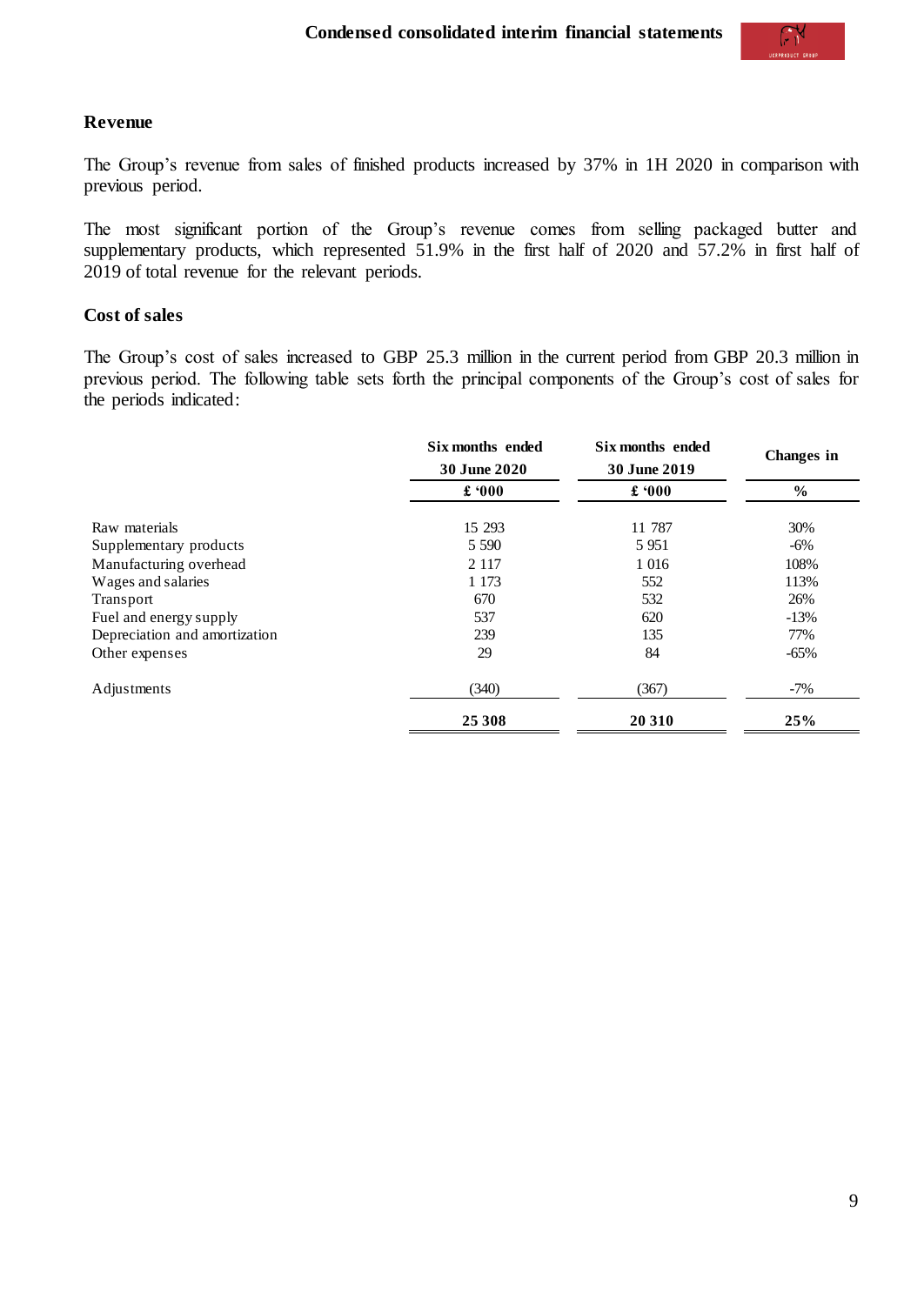### **Gross profit/(loss)**

The Group's gross profit increased to GBP 2.2 million in 1H 2020 from GBP 1.9 million of gross profit in 1H 2019.

## **Selling and distribution expenses**

Selling and distribution expenses increased year-on-year to GBP 1.2 million in the current period from GBP 0.9 million in 1H 2019, reflecting an increase in sales volume and delivery costs in 2020.

#### **Net foreign exchange loss**

In 1H 2020, the Group reports a net foreign exchange loss of GBP 0.7 million versus a net gain of GBP 0.6 million in the 1H 2019.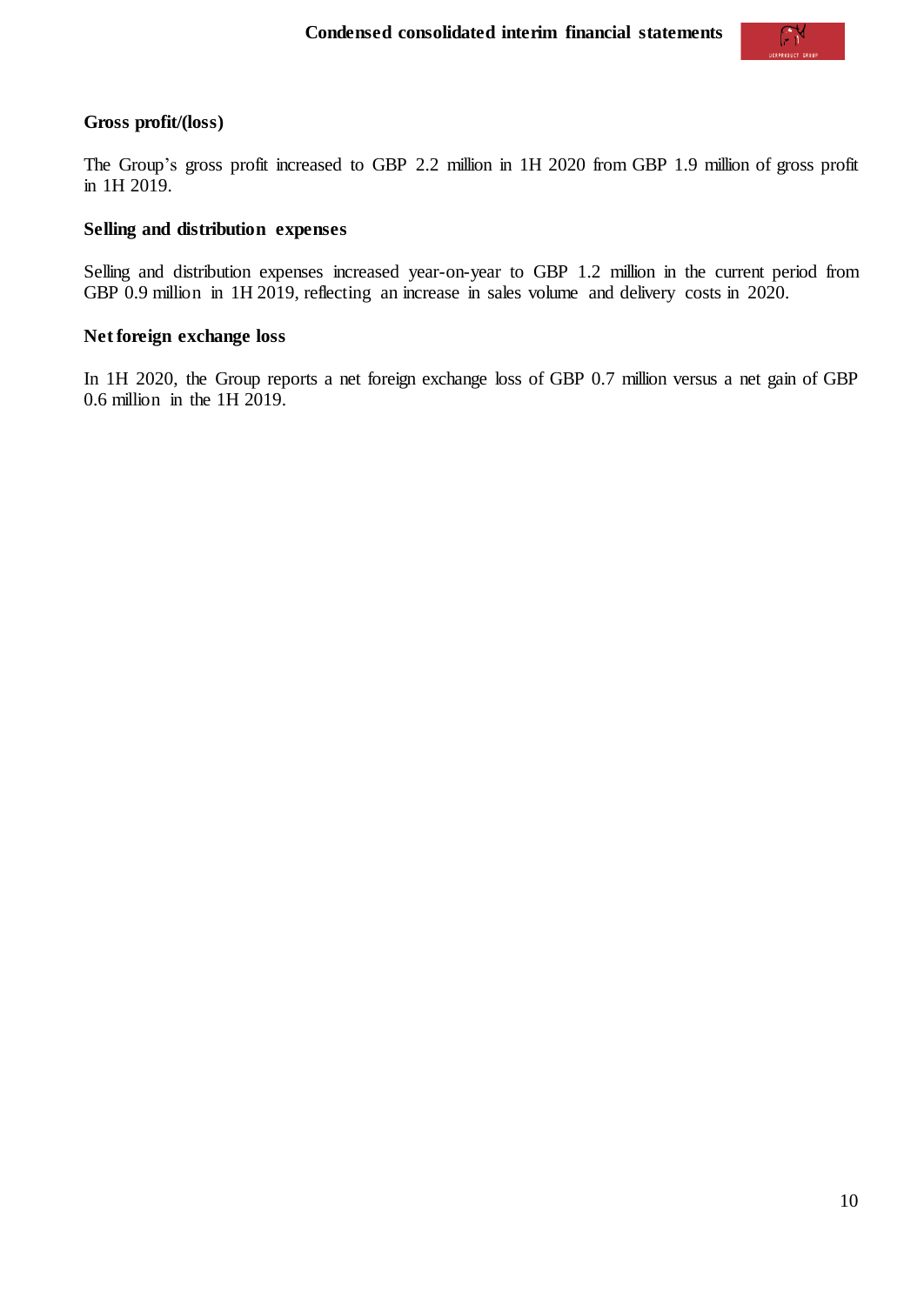## <span id="page-10-0"></span>**Ukrproduct Group CONDENSED CONSOLIDATED INTERIM STATEMENT OF COMPREHENSIVE INCOME FOR THE SIX MONTHS ENDED 30 JUNE 2020** *(in thousand GBP, unless otherwise stated)*

|                                                                  | <b>Note</b> | Six months ended<br>30 June 2020 | Six months ended<br>30 June 2019 |
|------------------------------------------------------------------|-------------|----------------------------------|----------------------------------|
|                                                                  |             | £ 000                            | $\pmb{\pounds}$ '000             |
| Revenue                                                          | 8           | 27 523                           | 22 236                           |
| Cost of sales                                                    |             | (25 308)                         | (20 310)                         |
| <b>GROSS PROFIT</b>                                              |             | 2 2 1 5                          | 1926                             |
| Administrative expenses                                          |             | (576)                            | (534)                            |
| Selling and distribution expenses                                |             | (1158)                           | (943)                            |
| Other operating expenses                                         |             | 5                                | (53)                             |
| PROFIT FROM OPERATIONS                                           |             | 486                              | 396                              |
| Net finance expenses                                             |             | (253)                            | (265)                            |
| Net foreign exchange (loss)/gain                                 |             | (673)                            | 592                              |
| (LOSS)/PROFIT BEFORE TAXATION                                    |             | (440)                            | 723                              |
| Income tax credit                                                |             | 19                               | 17                               |
| (LOSS)/PROFIT FOR THE SIX MONTHS                                 |             | (421)                            | 740                              |
| Attributable to:                                                 |             |                                  |                                  |
| Owners of the Parent                                             |             | (421)                            | 740                              |
| Non-controlling interests                                        |             |                                  |                                  |
| Earnings per share:                                              |             |                                  |                                  |
| Basic (in pence)                                                 | 9           | (1,06)                           | 1,87                             |
| Diluted (in pence)                                               | 9           | (1,06)                           | 1,87                             |
| OTHER COMPREHENSIVE INCOME:                                      |             |                                  |                                  |
| Items that may be subsequently reclassified to profit<br>or loss |             |                                  |                                  |
| Currency translation differences                                 |             | (167)                            | (332)                            |
| OTHER COMPREHENSIVE INCOME, NET OF                               |             | (167)                            |                                  |
| <b>TAX</b><br>TOTAL COMPREHENSIVE INCOME FOR THE                 |             |                                  | (332)                            |
| <b>SIX MONTHS</b>                                                |             | (588)                            | 408                              |
| Attributable to:                                                 |             |                                  |                                  |
| Owners of the Parent                                             |             | (588)                            | 408                              |
| Non-controlling interests                                        |             | $\overline{\phantom{a}}$         |                                  |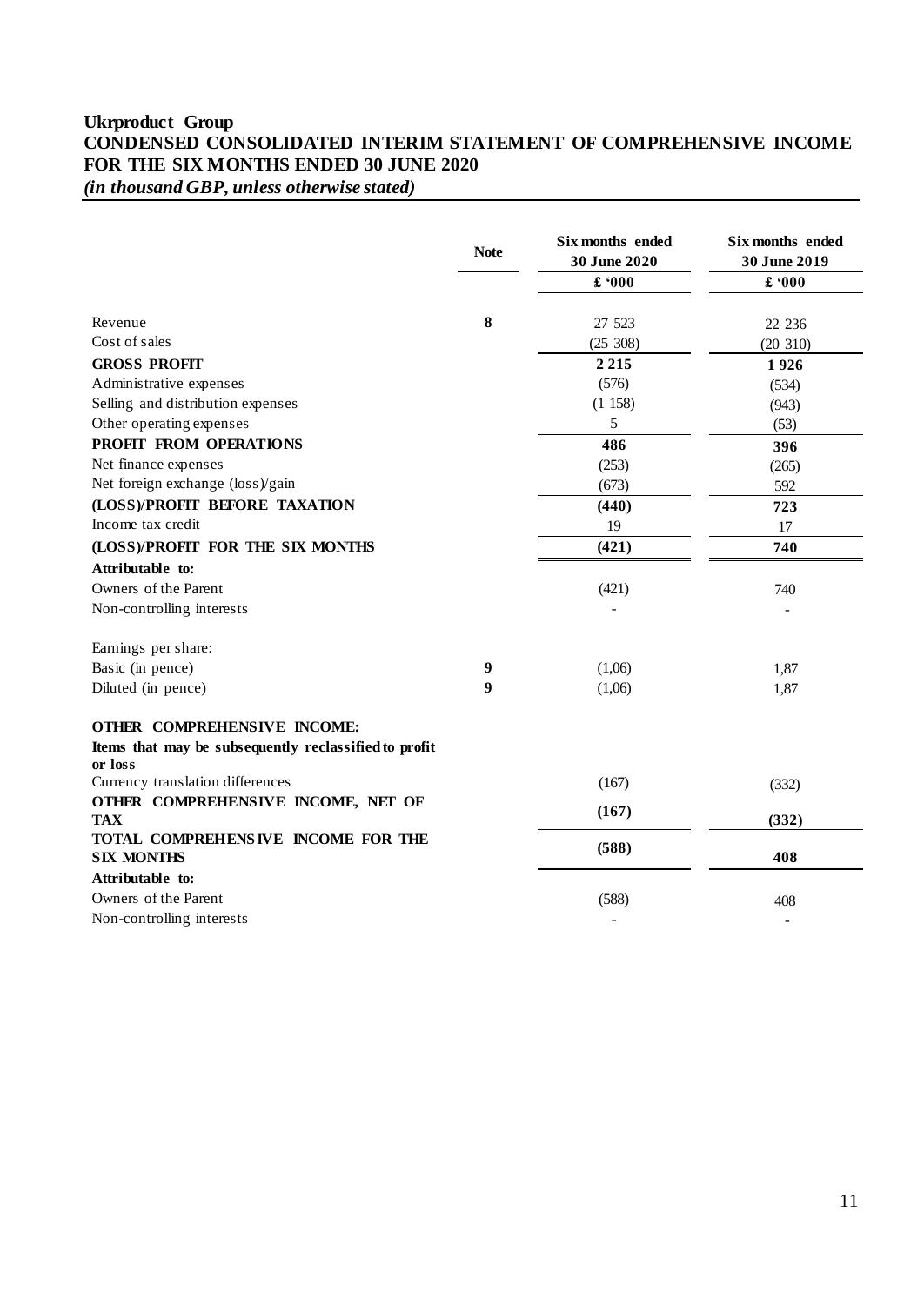## <span id="page-11-0"></span>**Ukrproduct Group CONDENSED CONSOLIDATED INTERIM STATEMENT OF FINANCIAL POSITION AS AT 30 JUNE 2020** *(in thousand GBP, unless otherwise stated)*

|                                             |             | As at                    | As at               | As at                    |  |
|---------------------------------------------|-------------|--------------------------|---------------------|--------------------------|--|
|                                             | <b>Note</b> | 30 June 2020             | 31 December<br>2019 | 30 June 2019             |  |
|                                             |             | £ 000                    | £ 000               | £ 000                    |  |
| <b>ASSETS</b>                               |             |                          |                     |                          |  |
| <b>Non-current assets</b>                   |             |                          |                     |                          |  |
| Property, plant and equipment               |             | 6 5 38                   | 6 9 9 4             | 6 6 6 3                  |  |
| Intangible assets                           |             | 546                      | 493                 | 504                      |  |
| Deferred tax assets                         |             | $\overline{\phantom{0}}$ |                     | $\Box$                   |  |
|                                             |             | 7084                     | 7487                | 7167                     |  |
| <b>Current</b> assets                       |             |                          |                     |                          |  |
| Inventories                                 | 6           | 6 3 8 6                  | 5 0 7 1             | 4 7 1 3                  |  |
| Trade and other receivables                 |             | 7 2 9 2                  | 7 2 5 7             | 5 5 5 5 5                |  |
| Current taxes                               |             | 427                      | 310                 | 484                      |  |
| Other financial assets                      |             | 32                       | 31                  | 26                       |  |
| Cash and cash equivalents                   |             | 389                      | 231                 | 227                      |  |
|                                             |             | 14526                    | 12 900              | 11 005                   |  |
| <b>TOTAL ASSETS</b>                         |             | 21 610                   | 20 387              | 18 17 2                  |  |
|                                             |             |                          |                     |                          |  |
| <b>EQUITY AND LIABILITIES</b>               |             |                          |                     |                          |  |
| Equity attributable to owners of the parent |             |                          |                     |                          |  |
| Share capital                               |             | 3 9 6 7                  | 3 9 6 7             | 3 9 6 7                  |  |
| Share premium                               |             | 4 5 6 2                  | 4 5 6 2             | 4 5 6 2                  |  |
| Translation reserve                         |             | (14904)                  | (14737)             | (15 234)                 |  |
| Revaluation reserve                         |             | 3 3 4 8                  | 3 4 3 7             | 3 5 3 8                  |  |
| Retained earnings                           |             | 5 5 9 9                  | 5 9 3 2             | 4 5 4 0                  |  |
|                                             |             | 2572                     | 3 1 6 0             | 1372                     |  |
| Non-controlling interests                   |             |                          |                     |                          |  |
| <b>TOTAL EQUITY</b>                         |             | 2572                     | 3 1 6 0             | 1372                     |  |
| <b>Non-current Liabilities</b>              |             |                          |                     |                          |  |
| <b>Bank</b> loans                           |             | $\overline{\phantom{m}}$ | $\overline{a}$      | 5 1 7 0                  |  |
| Long-term payables                          |             |                          |                     | 463                      |  |
| Liabilities of rent assets (LT)             |             | 50                       | 69                  |                          |  |
| Liabilities of rent assets (ST)             |             | $\overline{\phantom{m}}$ | (1)                 | $\overline{\phantom{a}}$ |  |
| Deferred tax liabilities                    |             | 215                      | 242                 | 244                      |  |
|                                             |             | 265                      | 310                 | 5877                     |  |
| <b>Current liabilities</b>                  |             |                          |                     |                          |  |
| Bank loans                                  |             | 7834                     | 7 2 1 3             | 2 2 2 2                  |  |
| Short-term payables                         |             |                          | 441                 |                          |  |
| Trade and other payables                    |             | 10 907                   | 9 2 45              | 8 6 7 3                  |  |
| Current income tax liabilities              |             |                          |                     |                          |  |
| Other taxes payable                         |             | 32                       | 18                  | 28                       |  |
|                                             |             | 18773                    | 16917               | 10 9 23                  |  |
| <b>TOTAL LIABILITIES</b>                    |             | 19 038                   | 17 227              | 16800                    |  |
| TOTAL EQUITY AND LIABILITIES                |             | 21 610                   | 20 387              | 18 17 2                  |  |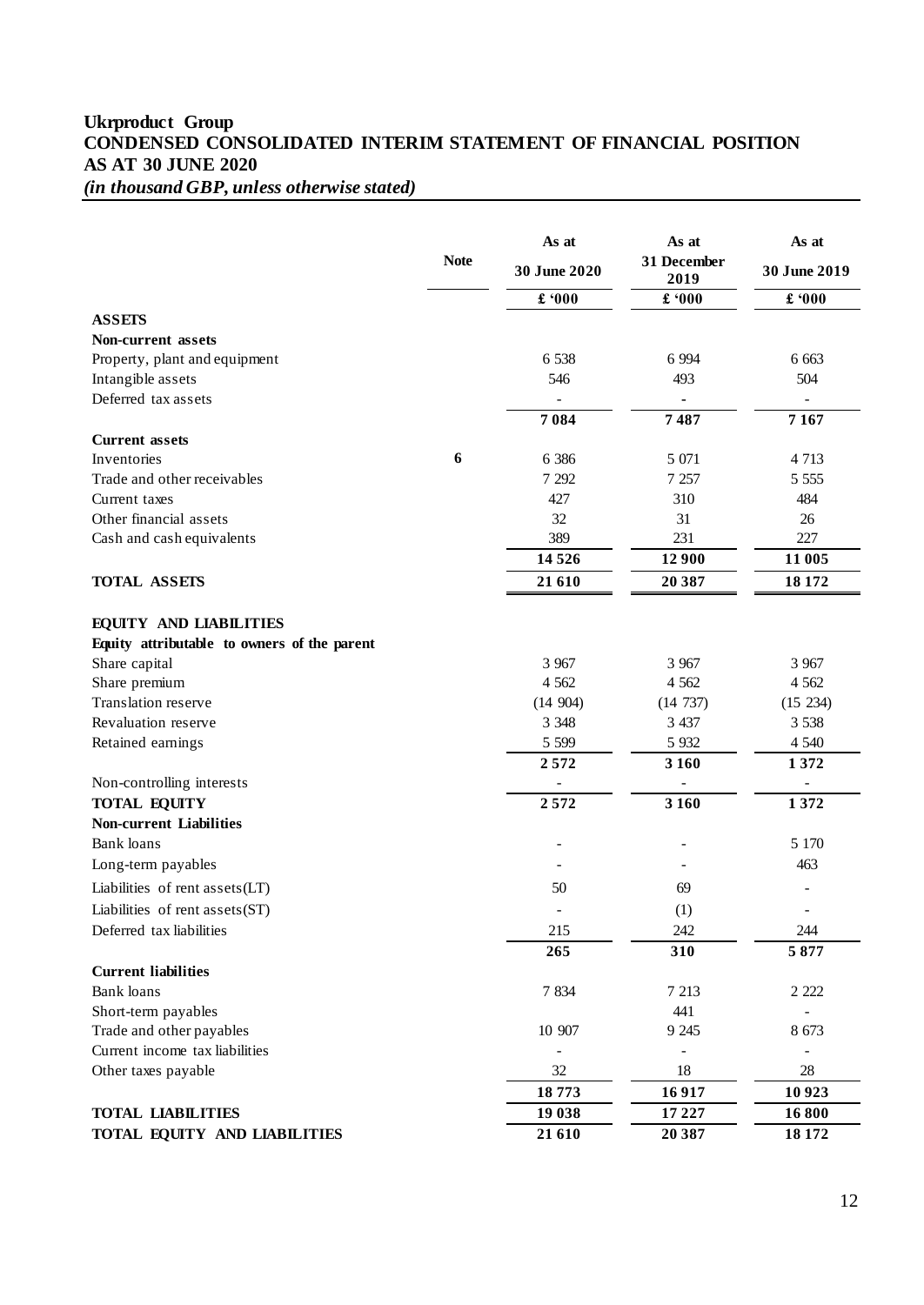## **Ukrproduct Group CONDENSED CONSOLIDATED INTERIM STATEMENT OF CHANGES IN EQUITY FOR THE SIX MONTHS ENDED 30 JUNE 2020** *(in thousand GBP, unless otherwise stated)*

|                                                                       | Attributable to owners of the parent |                                |                               |                             |                               |              | Non-<br>con-             | <b>Total</b>  |
|-----------------------------------------------------------------------|--------------------------------------|--------------------------------|-------------------------------|-----------------------------|-------------------------------|--------------|--------------------------|---------------|
|                                                                       | <b>Share</b><br>capital              | <b>Share</b><br>premium        | <b>Revaluation</b><br>reserve | <b>Retained</b><br>earnings | <b>Translation</b><br>reserve | <b>Total</b> | trolling<br>interests    | <b>Equity</b> |
|                                                                       | $\pmb{\pounds}$ '000                 | $\pmb{\text{\textbf{f}}}$ '000 | $\pounds 000$                 | $\pounds$ '000              | $\pmb{\pounds}$ '000          | £ 000        | $\pmb{\pounds}$ '000     | £ 000         |
| As At 1 January<br>2019                                               | 3967                                 | 4562                           | 3619                          | 3718                        | (14902)                       | 964          |                          | 964           |
| Profit for the six<br>months                                          |                                      |                                |                               | 740                         | $\qquad \qquad \blacksquare$  | 740          |                          | 740           |
| Currency translation<br>differences                                   |                                      |                                | ۰                             | $\overline{\phantom{a}}$    | (332)                         | (332)        | ÷,                       | (332)         |
| <b>Total</b><br>comprehensive<br>income<br>Depreciation on            |                                      |                                |                               | 740                         | (332)                         | 408          |                          | 408           |
| revaluation of<br>property, plant and<br>equipment                    |                                      |                                | (81)                          | 81                          |                               |              |                          |               |
| As At 30 June 2019                                                    | 3967                                 | 4562                           | 3538                          | 4539                        | (15234)                       | 1372         | $\overline{\phantom{0}}$ | 1372          |
| Profit for the six<br>months                                          |                                      |                                |                               | 1 2 9 1                     | $\overline{\phantom{a}}$      | 1291         | ÷,                       | 1291          |
| Currency translation<br>differences                                   |                                      |                                | $\overline{\phantom{a}}$      | $\frac{1}{2}$               | 497                           | 497          | $\overline{\phantom{0}}$ | 497           |
| <b>Total</b><br>comprehensive loss<br>Depreciation on                 |                                      |                                |                               | 1291                        | 497                           | 1788         | ٠                        | 1788          |
| revaluation of<br>property, plant and<br>equipment                    |                                      |                                | (101)                         | 101                         |                               |              |                          |               |
| As At 31 December<br>2019                                             | 3967                                 | 4562                           | 3437                          | 5931                        | (14737)                       | 3 1 6 0      |                          | 3 1 6 0       |
| Loss for the six<br>months                                            |                                      |                                |                               | (421)                       |                               | (421)        |                          | (421)         |
| Currency translation<br>differences                                   | ÷                                    | $\blacksquare$                 | $\overline{\phantom{a}}$      |                             | (167)                         | (167)        | ÷,                       | (167)         |
| <b>Total</b><br>comprehensive<br>income                               |                                      |                                |                               | (421)                       | (167)                         | (588)        |                          | (588)         |
| Depreciation on<br>revaluation of<br>property, plant and<br>equipment |                                      |                                | (89)                          | 89                          |                               |              |                          |               |
| As At 30 June 2020                                                    | 3967                                 | 4562                           | 3 3 4 8                       | 5 5 9 9                     | (14904)                       | 2572         | $\overline{\phantom{0}}$ | 2572          |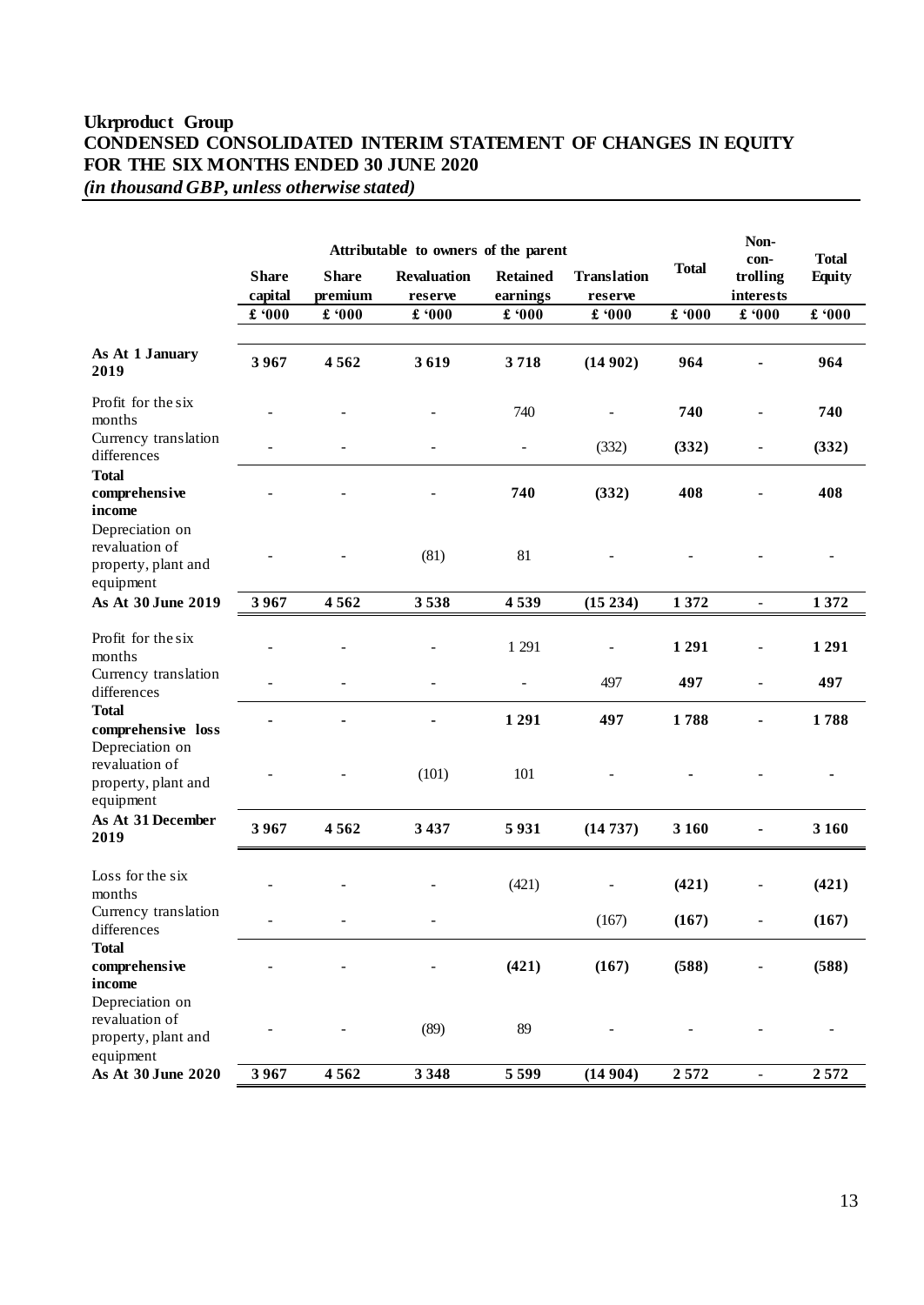## <span id="page-13-0"></span>**Ukrproduct Group CONDENSED CONSOLIDATED INTERIM STATEMENT OF CASH FLOWS FOR THE SIX MONTHS ENDED 30 JUNE 2020** *(in thousand GBP, unless otherwise stated)*

|                                                                  | Six months ended<br>30 June 2020 | Six months ended<br>30 June 2019 |
|------------------------------------------------------------------|----------------------------------|----------------------------------|
|                                                                  | $\pounds$ '000                   | $\pounds 000$                    |
| Cash flows from operating activities                             |                                  |                                  |
| Profit before taxation                                           | (440)                            | 723                              |
| Adjustments for:                                                 |                                  |                                  |
| Exchange difference                                              | 673                              | (592)                            |
| Depreciation and amortization                                    | 297                              | 278                              |
| Loss on disposal of non-current assets                           | 5                                | 4                                |
| Write off of receivables/payables                                | $\mathbf{1}$                     | (1)                              |
| Impairment of inventories                                        | 82                               | 78                               |
| Interest income                                                  | (1)                              | $\overline{a}$                   |
| Interest expense on bank loans                                   | 254                              | 265                              |
| Operating cash flow before working capital changes               | 871                              | 755                              |
| Increase in inventories                                          | (1389)                           | (1057)                           |
| Increase in trade and other receivables                          | (143)                            | (2547)                           |
| Increase in trade and other payables                             | 1 682                            | 3 8 7 3                          |
| Changes in working capital                                       | 150                              | 269                              |
| Cash generated from operations                                   | 1021                             | 1024                             |
| Interest received                                                | 1                                | $\overline{a}$                   |
| Income tax paid                                                  | 5                                | (15)                             |
| Net cash generated from operating activities                     | 1027                             | 1 0 0 9                          |
| Cash flows from investing activities                             |                                  |                                  |
| Purchases of property, plant and equipment and intangible assets | (334)                            | (124)                            |
| Proceeds from sale of property, plant and equipment              | 11                               | 5                                |
| Repayments of loans issued                                       | (3)                              |                                  |
| Net cash used in investing activities                            | (326)                            | (119)                            |
| Cash flows from financing activities                             |                                  |                                  |
| Interest paid                                                    | (270)                            | (250)                            |
| Decrease in short term borrowing                                 |                                  | (163)                            |
| Repayments of long term borrowing                                | (42)                             | (162)                            |
| Net cash used in from financing activities                       | (312)                            | (575)                            |
| Net increase in cash and cash equivalents                        | 389                              | 315                              |
| Effect of exchange rate changes on cash and cash equivalents     | (231)                            | (269)                            |
| Cash and cash equivalents at the beginning of the six months     | 231                              | 181                              |
| Cash and cash equivalents at the end of the six months           | 389                              | 227                              |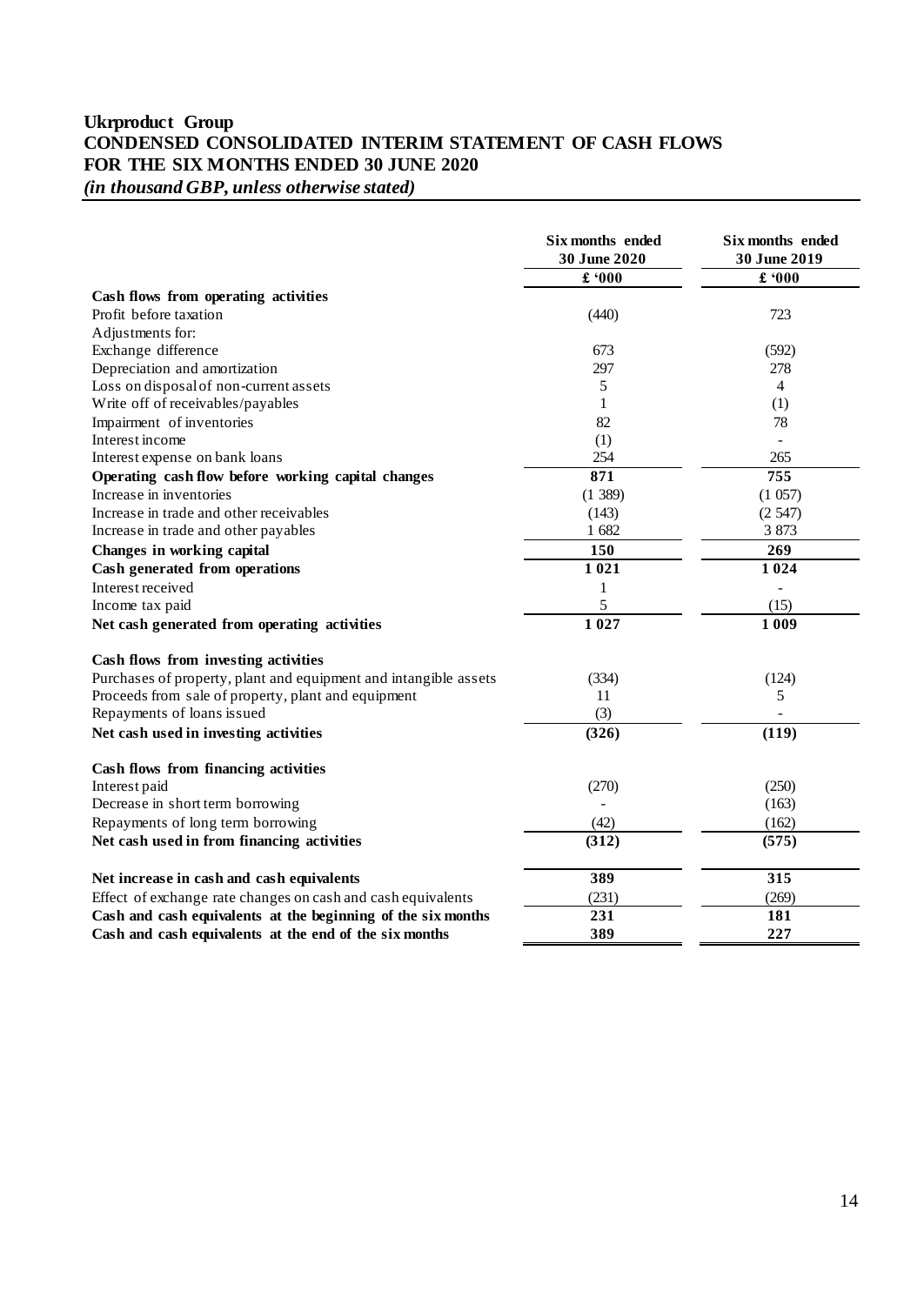## <span id="page-14-0"></span>**BASIS OF PREPARATION AND SIGNIFICANT ACCOUNTING POLICIES**

## **1. REPORTING ENTITY**

Ukrproduct Group Limited ("the Company") is a public limited liability company registered in Jersey with a registered office at 26 New Street, St Helier, Jersey, JE2 3RA, Channel Islands.

The Group's overall management and production facilities are based in Ukraine, with the HQ in Kyiv. The Group commands leading positions in the Ukrainian processed cheese and packaged butter markets and owns a range of widely recognisable trademarks in Ukraine, including "Nash Molochnik" (translated as Our Dairyman), "Narodniy Product" (People's Product) "Molendam" and "Vershkova Dolina" (Creamy Valley).

#### **2. BASIS OF PREPARATION**

#### **(a) Statement of compliance**

The unaudited condensed consolidated financial statements are prepared in accordance with International Financial Reporting Standards (IFRSs) as adopted by the European Union (EU). The condensed consolidated financial information in this half yearly report has been prepared in accordance with International Accounting Standard 34 'Interim Financial Reporting' (IAS 34), as adopted by the EU, and the Disclosure Guidance and Transparency Rules of the Financial Conduct Authority.

The interim financial statements are unaudited but have been reviewed by the auditors.

The condensed consolidated financial statements have been prepared on a historical cost basis, except for significant items of property, plant and equipment which have been measured using revaluation model. The consolidated financial statements are presented in British Pounds Sterling (GBP) and all values are rounded to the nearest thousand (£000) except where otherwise indicated.

The accounting policies used and the methods of computation is the same as those disclosed in the Group's recent annual consolidated financial statements except for the adoption of new and revised accounting standards as disclosed in Note 3.

The preparation of the unaudited condensed consolidated financial statements requires management to make judgements, estimates and assumptions that affect the application of policies and reported amounts of assets and liabilities, income and expenses. Actual results may differ from those estimates.

The Board has reviewed the Group's ongoing commitments for the next twelve months and beyond.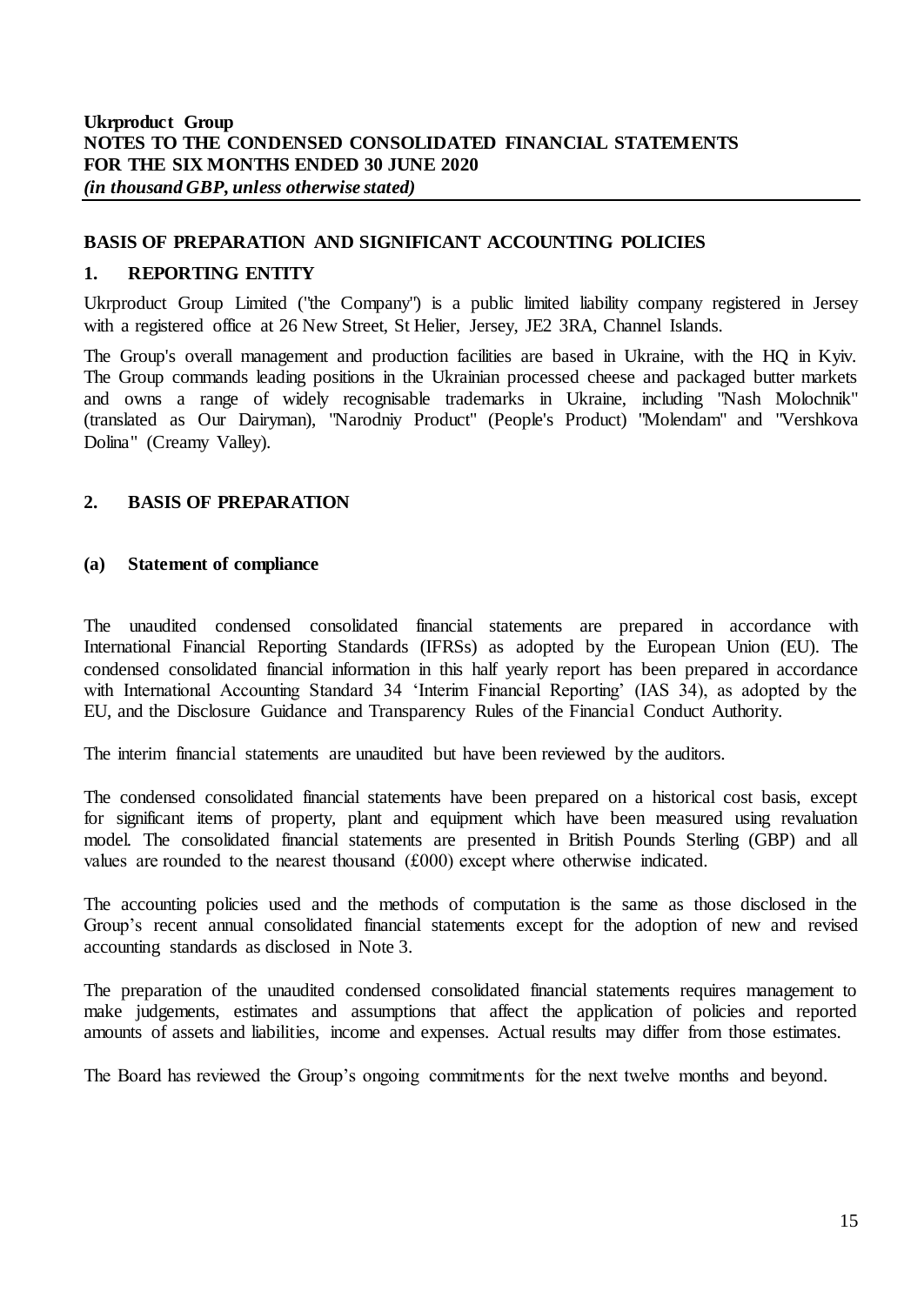### **2. BASIS OF PREPARATION (CONTINUED)**

#### **(a) Statement of compliance (continued)**

The Board's review included the Group's strategic plans and updated forecasts, capital position, liquidity and credit facilities. Based on this review no material uncertainties that would require disclosure have been identified in relation to the ability of the Group to remain a going concern for at least the next twelve months, from both the date of the Condensed Consolidated Statement of Financial Position and the approval of the Condensed Consolidated Financial Statements.

#### **(b) Going concern**

These condensed consolidated interim financial statements have been prepared on a going concern basis, which envisages the disposal of assets and the settlement of liabilities in the normal course of business. The recoverability of Group's assets, as well as the future operations of the Group, may be significantly affected by the current and future economic environment.

#### *EBRD covenants*

The Board notified EBRD in advance on a breach of one of the covenants of the loan agreement with EBRD during the first half of 2020. At the same time, EBRD noted that there was significant progress in compliance with the covenants in general when compared to the previous period. As such, EBRD has not demanded accelerated repayment of the loan.

#### *Impact of COVID-19 pandemic*

The impact of COVID-2019 on the Group in 1H 2020 was not material and the Group largely continued to operate as usual. The management implemented a range of measures for preventing sickness and spread of infection within the Group premises (including but not limited to remote working, additional medical screenings, corporate transportation to and from the workplaces, obligatory use of protective masks etc.). Additionally the Group reorganised work in its production facilities in smaller shifts to increase social distance and to minimise potential spread of infection. So far, the COVID-19 and respective quarantine impact on the Group's operations has been limited. Looking ahead, whilst COVID-19 creates significant economic uncertainty, the Group will continue to apply acquired experience - most notably remote working - to streamline and optimise certain administrative and operational processes.

Finally, though the Group faced net foreign exchange loss of GBP 0.67 million, the overall financial results were solid and the Group generated positive cash flow from operating activities totaling GBP 1.03 million. Accordingly, the management believes that the Group has reliable access to finance capable to support growing sales and respective increase in working capital requirements.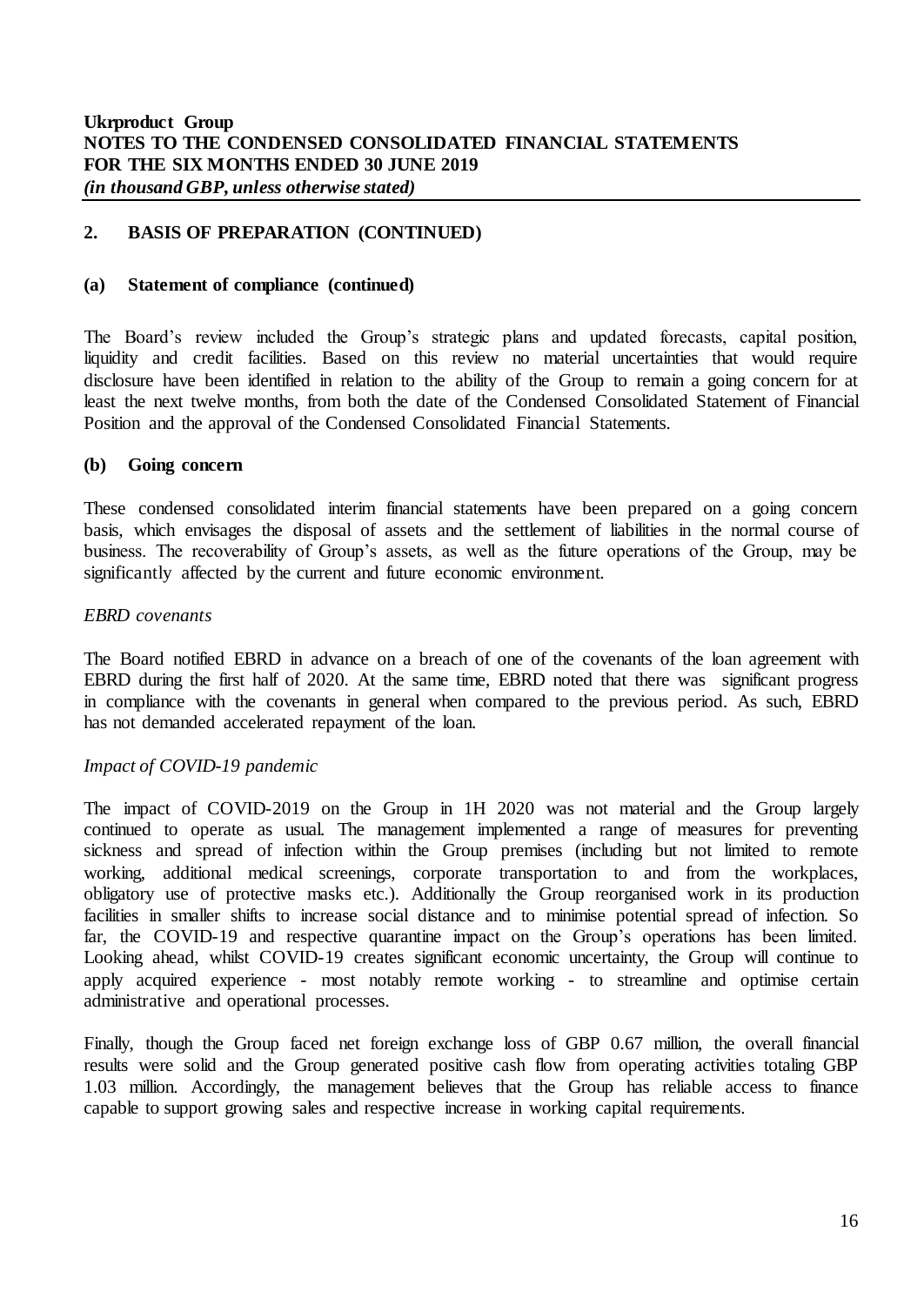## **2. BASIS OF PREPARATION (CONTINUED)**

#### **(c) Foreign currency translation**

#### *Functional and presentation currency*

The Ukrainian Hryvnia is the currency of the primary economic environment in which the majority of the Group companies operate.

Items included in the financial statements of each of the Group's companies are measured using the currency of the primary economic environment in which the company operates ("the functional currency"). For the companies operating in Cyprus and BVI the functional currency is United States Dollars ("USD"). For the Parent company, which is located in Jersey, the functional currency is Pound Sterling ("GBP"). For the companies operating in Ukraine the functional currency is Ukrainian Hryvnia ("UAH").

These condensed consolidated interim financial statements are presented in the thousands of Pound Sterling ("GBP"), unless otherwise indicated.

#### *Foreign currency transactions and balances*

Transactions in foreign currencies are initially recorded by the Group entities at their respective functional currency rates prevailing at the date of the transaction.

Monetary assets and liabilities denominated in foreign currencies are retranslated at the functional currency spot rate of exchange ruling at the reporting date.

Non-monetary items that are measured in terms of historical cost in a foreign currency are translated using the exchange rates as at the dates of the initial transactions. Non-monetary items measured at fair value in a foreign currency are translated using the exchange rates at the date when the fair value is determined.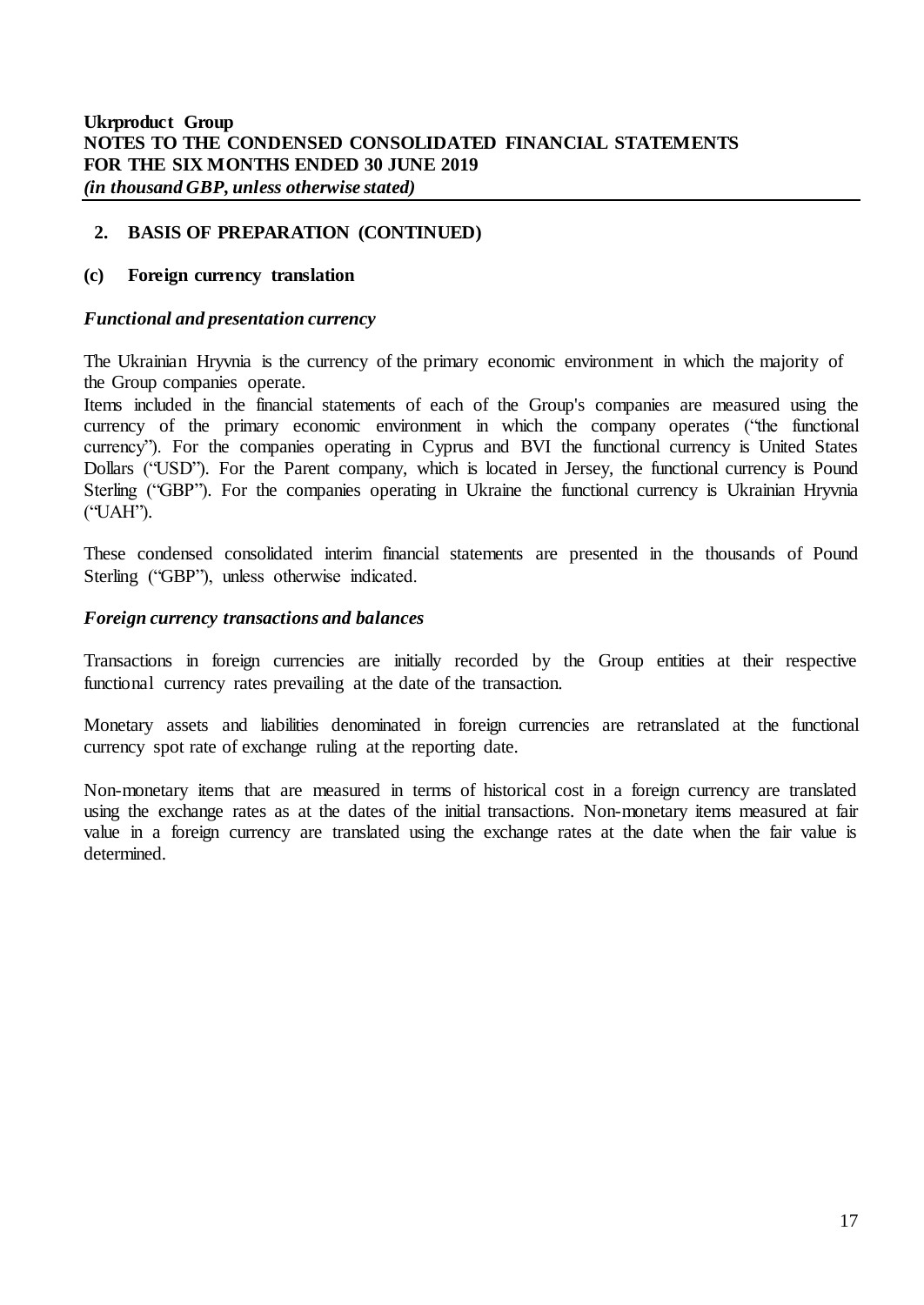## **2. BASIS OF PREPARATION (CONTINUED)**

The principal exchange rates used in the preparation of these condensed consolidated interim financial statements are as follows:

| <b>Currency</b> | <b>30 June 2020</b><br>(spot rate) | Average for the<br>six months ended<br><b>30 June 2020</b> | 31 December<br>2019<br>(spot rate) | 30 June 2019<br>(spot rate) | Average for the<br>six months ended<br>30 June 2019 |
|-----------------|------------------------------------|------------------------------------------------------------|------------------------------------|-----------------------------|-----------------------------------------------------|
| <b>UAH/GBP</b>  | 33,08                              | 33,47                                                      | 31,02                              | 33,18                       | 34,87                                               |
| <b>UAH/USD</b>  | 26,69                              | 26,72                                                      | 23,69                              | 26,17                       | 26,94                                               |
| <b>UAH/EUR</b>  | 29.95                              | 30.05                                                      | 26.42                              | 29.73                       | 30.45                                               |

### **(d) Reclassification**

Where applicable, comparatives have been adjusted to present them on the same basis as current period figures.

#### **(e) Rounding of amounts**

Amounts in this financial report have, unless otherwise indicated, been rounded to the nearest thousand pounds.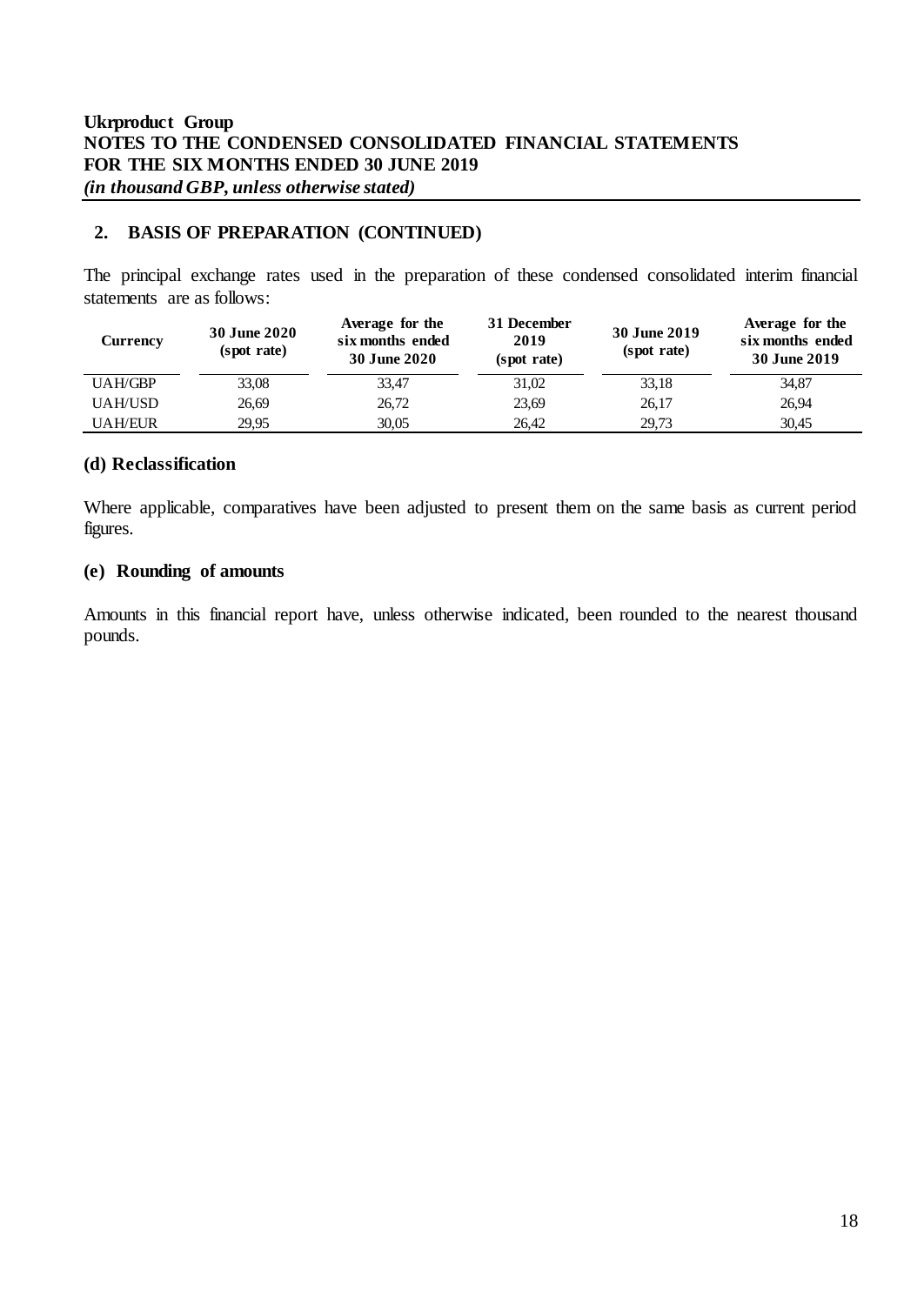### **3. ADOPTION OF NEW AND REVISED ACCOUNTING STANDARDS**

### **IFRS 16 'Leases'**

IFRS 16 replaced the existing standard IAS 17 'Leases' with effect from 1 January 2019. Its objective is to ensure that lessees and lessors provide relevant information in a manner that faithfully represent lease transactions.

The Group elected to use the following practical expedients on transition:

- Use of single discount rates to reflecting similar lease terms and economic environments;

- Recognition exemptions for lease contracts that at the transition date have a remaining lease term of 12 months or less;

- Exclusion of initial direct costs from the measurement of the right of use asset;

- The use of hindsight in determining the lease term for contracts containing options to extend or terminate the lease;

#### **Recognition and measurement**

The lease liability is recognised at the inception of a lease as the present value of the fixed and certain variable lease payments, plus any guaranteed residual values, any termination penalties if the lease term assumes termination options will be exercised and the purchase option value if it is reasonably certain that it will be exercised.

Interest is accrued on the lease liability based on the discount rate at commencement of the lease and is accounted for in finance costs and subsequent payments are deducted from the lease liability.

The right of use asset is initially measured as the value of the lease liability, adjusted for any indirect costs incurred to obtain the lease, restoration provisions and any lease payments made before the commencement of the lease.

The right of use asset will be depreciated over the life of the contract on a straight line basis. Where the Group act as a lessor the lease will be classified as a finance lease if it transfers substantially all the risk and rewards incidental to ownership of the underlying asset, or otherwise as an operating lease.

#### **An amendment to IFRS 16**

The amendments with regard to COVID-19 are effective for annual reporting periods beginning on or after June 1, 2020.

#### **Nature and effect of amendment to IFRS 16**

There are no significant impact on the Group's consolidated financial statements.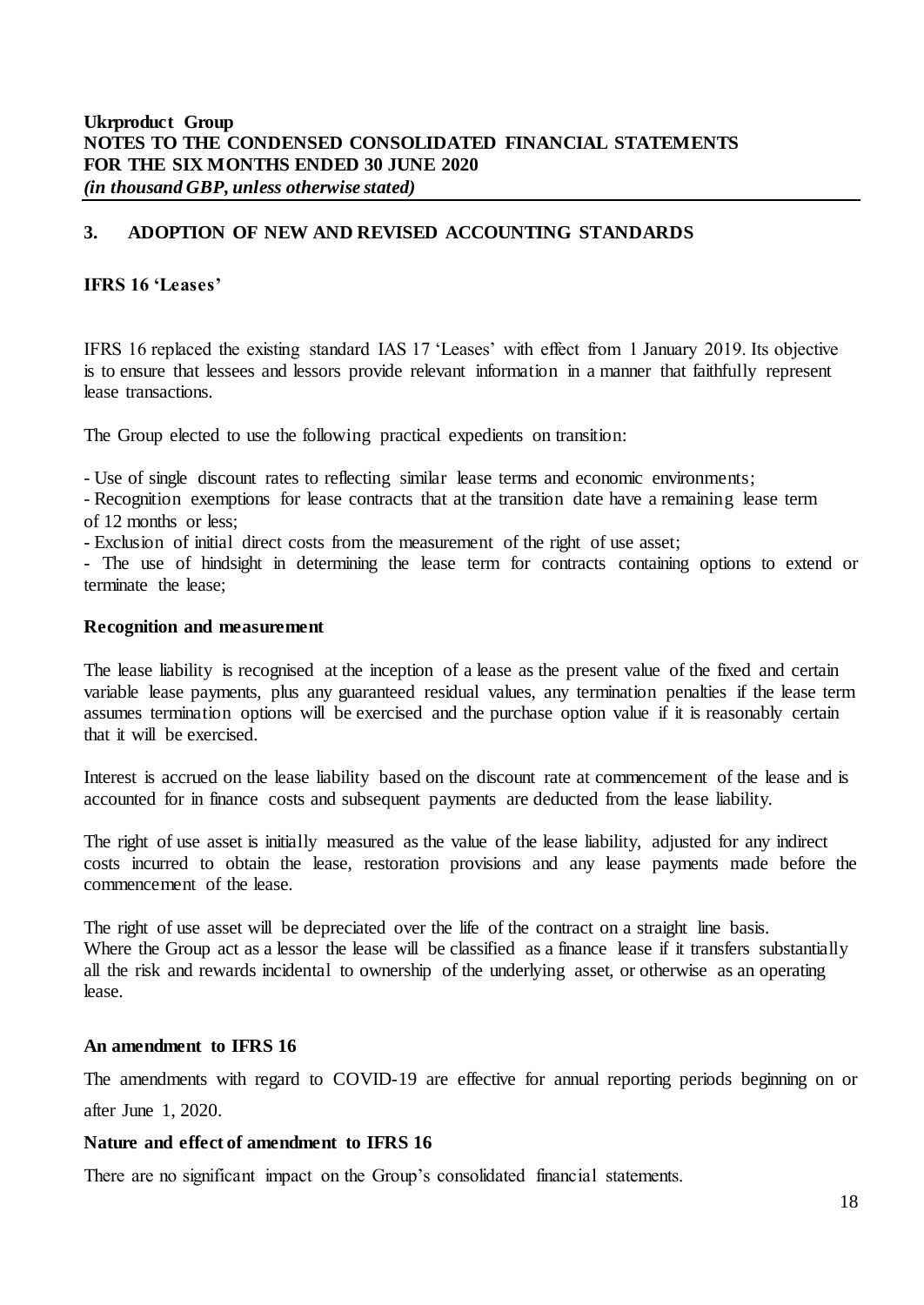### **4. ACCOUNTING STANDARDS ISSUED BUT NOT YET EFFECTIVE**

### **IFRS 17 'Insurance Contracts'**

The International Accounting Standards Board (IASB) issued IFRS 17 'Insurance Contracts' in May 2017 to replace IFRS 4 'Insurance Contracts' for annual reporting periods beginning, at the latest, on or after 1 January 2021. The IASB tentatively decided to defer the effective date of IFRS 17 'Insurance Contracts' to annual periods beginning on or after January 1, 2022. In this connection, the IASB also published ''Extension of the Temporary Exemption from Applying IFRS 9 (Amendments to IFRS 4)' to defer the fixed expiry date of the amendment also to annual periods beginning on or after January 1, 2023.

Draft legislation has been laid before Parliament to ensure that IFRS as endorsed by the EU at the date of the UK leaving the EU will be adopted for use in the UK as well as providing the Secretary of State with the power to adopt and endorse IFRS for use in the UK. It is expected that this power will be delegated to a UK IFRS Endorsement Board. In the event that IFRS 17 has not been endorsed by the EU by the time the UK leaves the EU, including any transitional period or arrangements that may be agreed, then the UK IFRS Endorsement Board will have responsibility for its endorsement. This is being monitored closely.

#### **Other pronouncements**

There are a number of amendments to IFRS that have been issued by the IASB that become mandatory during 2020 or in a subsequent accounting period. The Group has evaluated these changes and none have had, or are expected to have, a significant impact on the consolidated financial statements.

#### **5. ESTIMATES AND JUDGEMENTS**

The preparation of the interim financial report requires management to make judgements, estimates and assumptions that affect the application of accounting policies and the reported amounts of assets, liabilities, income and expenses. Actual results may differ from these estimates.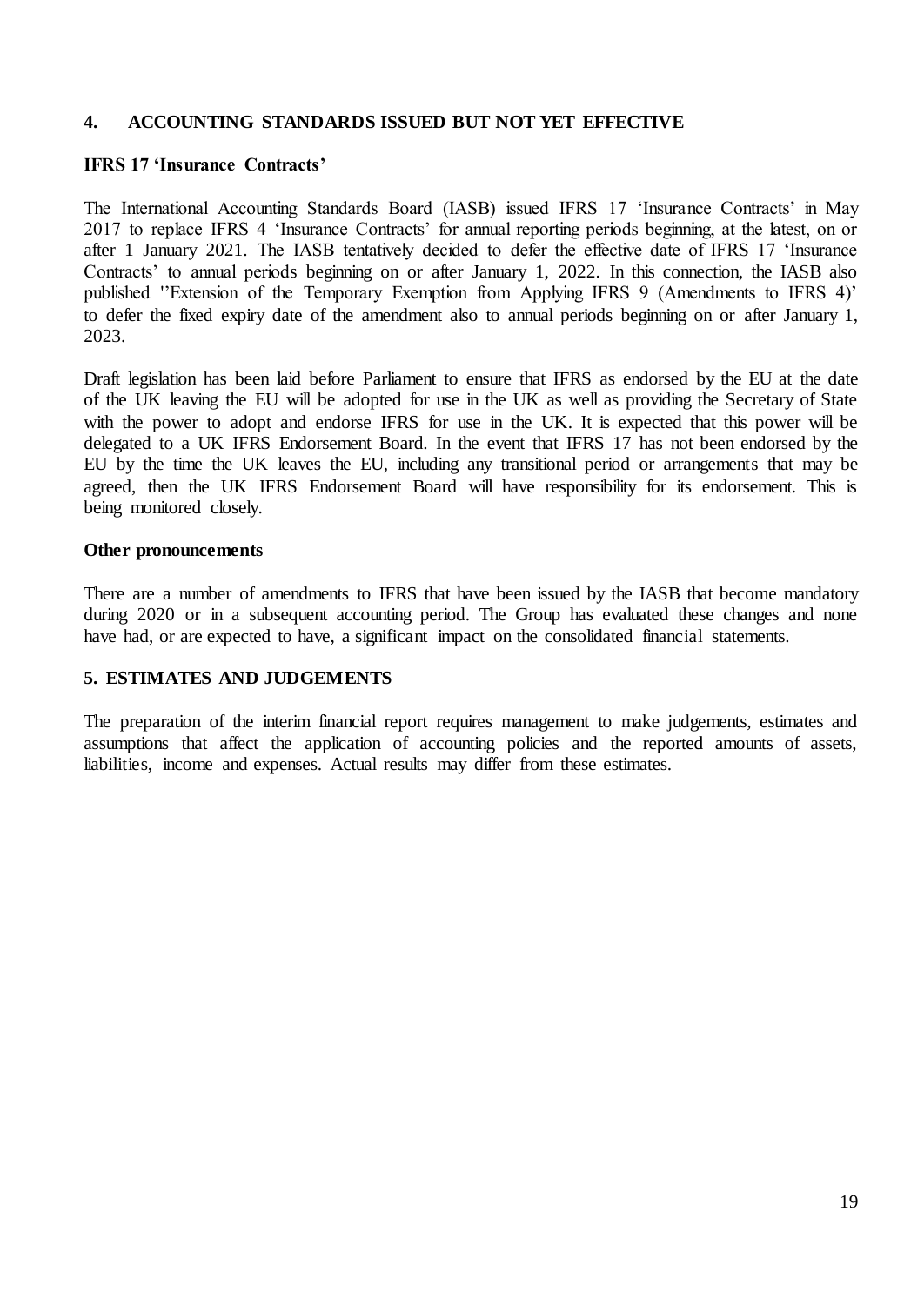### **6. INVENTORY WRITE OFF TO NET REALISABLE VALUE**

Inventories are measured at the lower of cost or net realisable value.

The cost of inventories comprises all costs of purchase, costs of conversion and other costs incurred in bringing the inventories to their present location and condition.

The cost of work in progress and finished goods includes costs of direct materials and labor and other direct productions costs and related production overheads (based on normal operating capacity).

The cost of inventories is assigned by using the FIFO method.

Net realisable value is the estimated selling price in the ordinary course of business, less estimated costs of completion and the estimated costs necessary to make the sale.

The Group periodically analyses inventories to determine whether they are damaged, obsolete or slowmoving or if their net realisable value has declined, and makes an allowance for such inventories.

The loss from impairment of inventories amounted to:

|                              | Six months ended | Six months ended |
|------------------------------|------------------|------------------|
|                              | 30 June 2020     | 30 June 2019     |
|                              | £ '000           | £ '000           |
| Impairment of finished goods | (82)             | (78)             |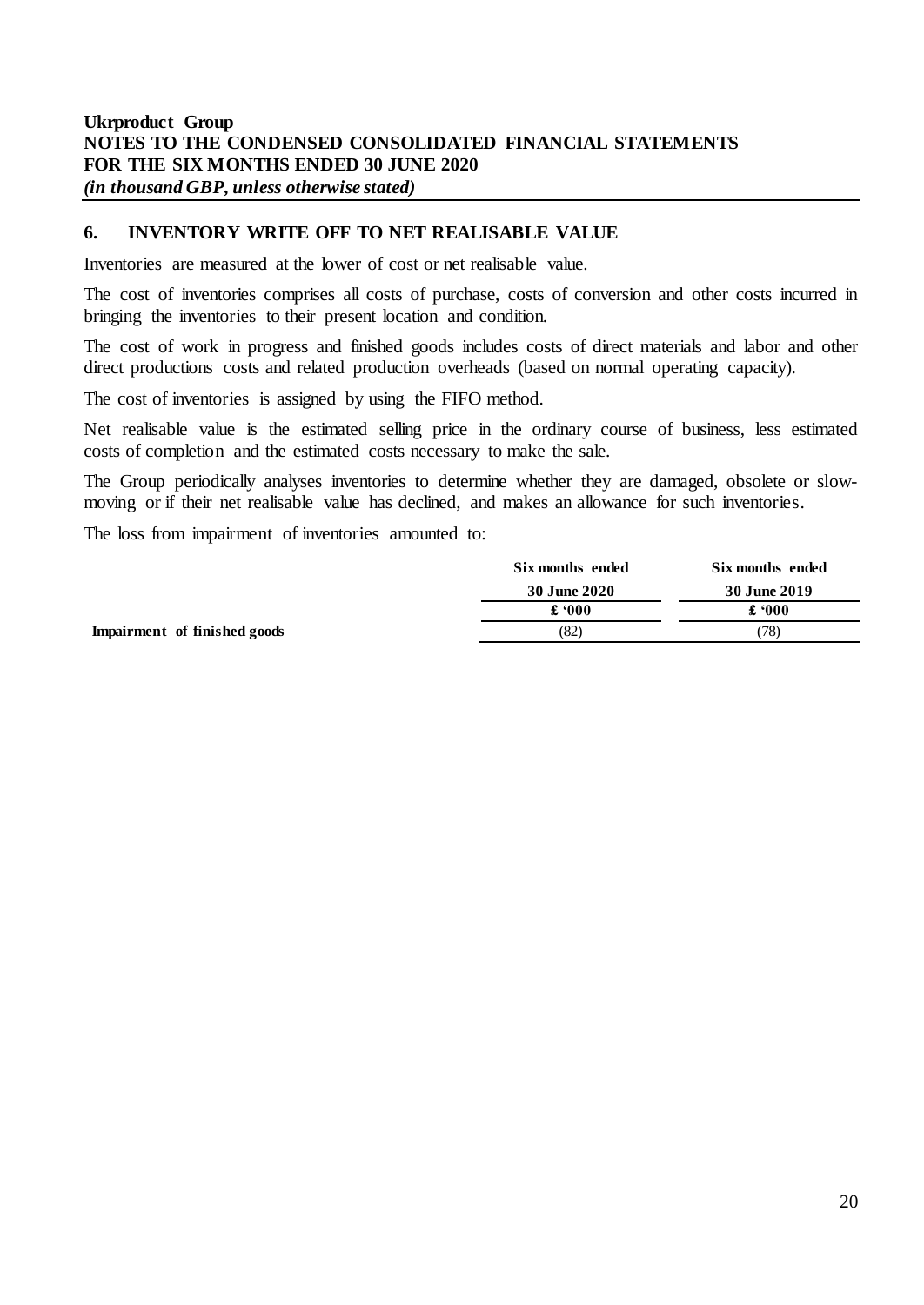## **7. RELATED PARTY TRANSACTIONS**

A related party is a person or an entity that is related to the reporting entity:

- 1. A person or a close member of that person's family is related to a reporting entity if that person has control, joint control, or significant influence over the entity or is a member of its key management personnel.
- 2. An entity is related to a reporting entity if, among other circumstances, it is a parent subsidiary, fellow subsidiary, associate, or joint venture of the reporting entity, or it is controlled, jointly controlled, or significantly influenced or managed by a person who is a related party.

The Group enters into transactions with related parties in the ordinary course of business.

Related parties comprise the Group's shareholders and companies that are under control of the Group's shareholders.

All sales and purchases were with related parties under common control of the ultimate beneficiaries of the Company.

|                            | Six months ended<br>30 June 2020<br>$\pounds 000$ | Six months ended<br>30 June 2019<br>$\pounds 000$ |
|----------------------------|---------------------------------------------------|---------------------------------------------------|
| Sales                      | ٠                                                 |                                                   |
| Purchases                  |                                                   |                                                   |
| Administrative expenses    | Q                                                 |                                                   |
| Other operational incomes  | 38                                                |                                                   |
| Other operational expenses | 113                                               | 3                                                 |

Balances due from/(to) related parties at each period end are shown below.

|                             | Six months ended         | Six months ended<br>30 June 2019 |  |
|-----------------------------|--------------------------|----------------------------------|--|
|                             | 30 June 2020             |                                  |  |
|                             | $\pounds 000$            | $\pounds 000$                    |  |
| Trade debtors               | 4                        | 15                               |  |
| Receivables and prepayments | $\overline{\phantom{0}}$ | 25                               |  |
| Trade and other payables    | (7)                      | (11)                             |  |
| Prepayments received        | -                        | (60)                             |  |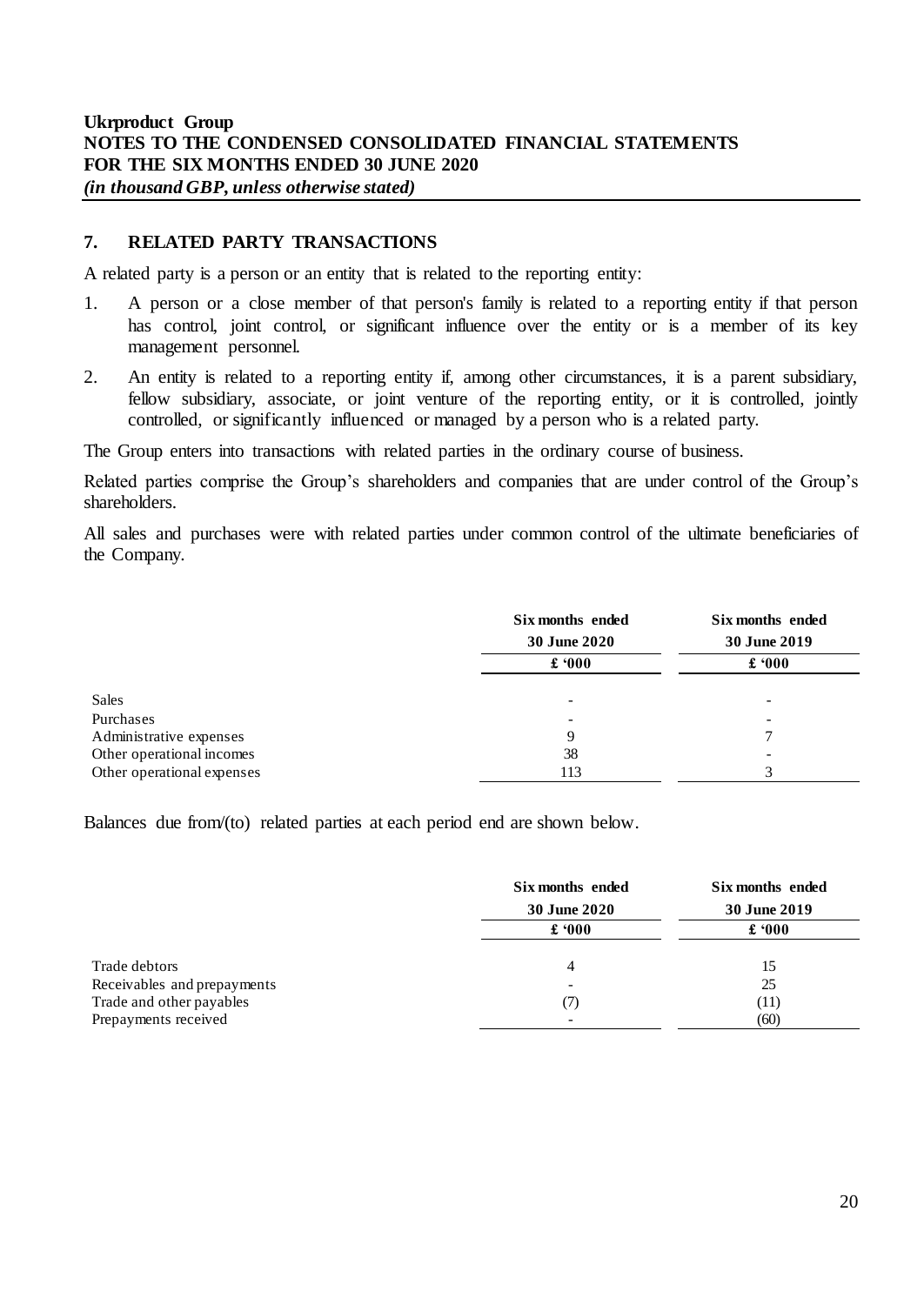### **8. SEGMENT INFORMATION**

IFRS 8 requires segment information to be presented on the same basis as that used by the Board for assessing performance and allocating resources.

Segment information is presented in respect of the group's key operating segments. The operating segments are based on the group's management and internal reporting structure.

At 30 June 2020, the Group was organised internationally into five main business segments:

- 1) Branded products processed cheese, hard cheese, packaged butter and spreads
- 2) Beverages kvass, other beverages
- 3) Non-branded products skimmed milk powder, other skimmed milk products
- 4) Distribution services and other resale of third-party goods and processing services
- 5) Supplementary products export trading activities with non-dairy products. The Group has expanded export sales into non-dairy products such as corn, protein meal and oil. These operations make use of third party logistics services and are financed by deferring payment for purchased products.

|  |  | The segment results for the six months ended 30 June 2020 are as follows: |  |
|--|--|---------------------------------------------------------------------------|--|
|  |  |                                                                           |  |

|              | <b>Branded</b><br>products | <b>Beverages</b> | Non-branded<br>products | <b>Distribution</b><br>services and<br>other | Supplementary<br>products | <b>Total</b> |  |
|--------------|----------------------------|------------------|-------------------------|----------------------------------------------|---------------------------|--------------|--|
|              | £ $000$                    | £ $000$          | £ '000                  | £ ' $000$                                    | £ $000$                   |              |  |
| <b>Sales</b> | 17 291                     | 772              | 3 2 5 6                 | 1 180                                        | 5 0 24                    | 27 5 23      |  |
| Gross profit | 2 200                      | 439              | (879)                   | 320                                          | 135                       | 2 2 1 5      |  |
|              |                            |                  |                         |                                              |                           |              |  |

The segment results for the six months ended 30 June 2019 are as follows:

|                              | <b>Branded</b><br>products | <b>Beverages</b> | Non-branded<br>products | <b>Distribution</b><br>services and<br>other | <b>Supplementary</b><br>products | <b>Total</b>     |
|------------------------------|----------------------------|------------------|-------------------------|----------------------------------------------|----------------------------------|------------------|
|                              | £ $000$                    | £ $000$          | £ $000$                 | £ 000                                        | $\pounds 000$                    |                  |
| <b>Sales</b><br>Gross profit | 11 228<br>791              | 927<br>465       | 3 4 4 7<br>(690)        | 816<br>197                                   | 5 8 1 8<br>163                   | 22 2 3 6<br>1926 |